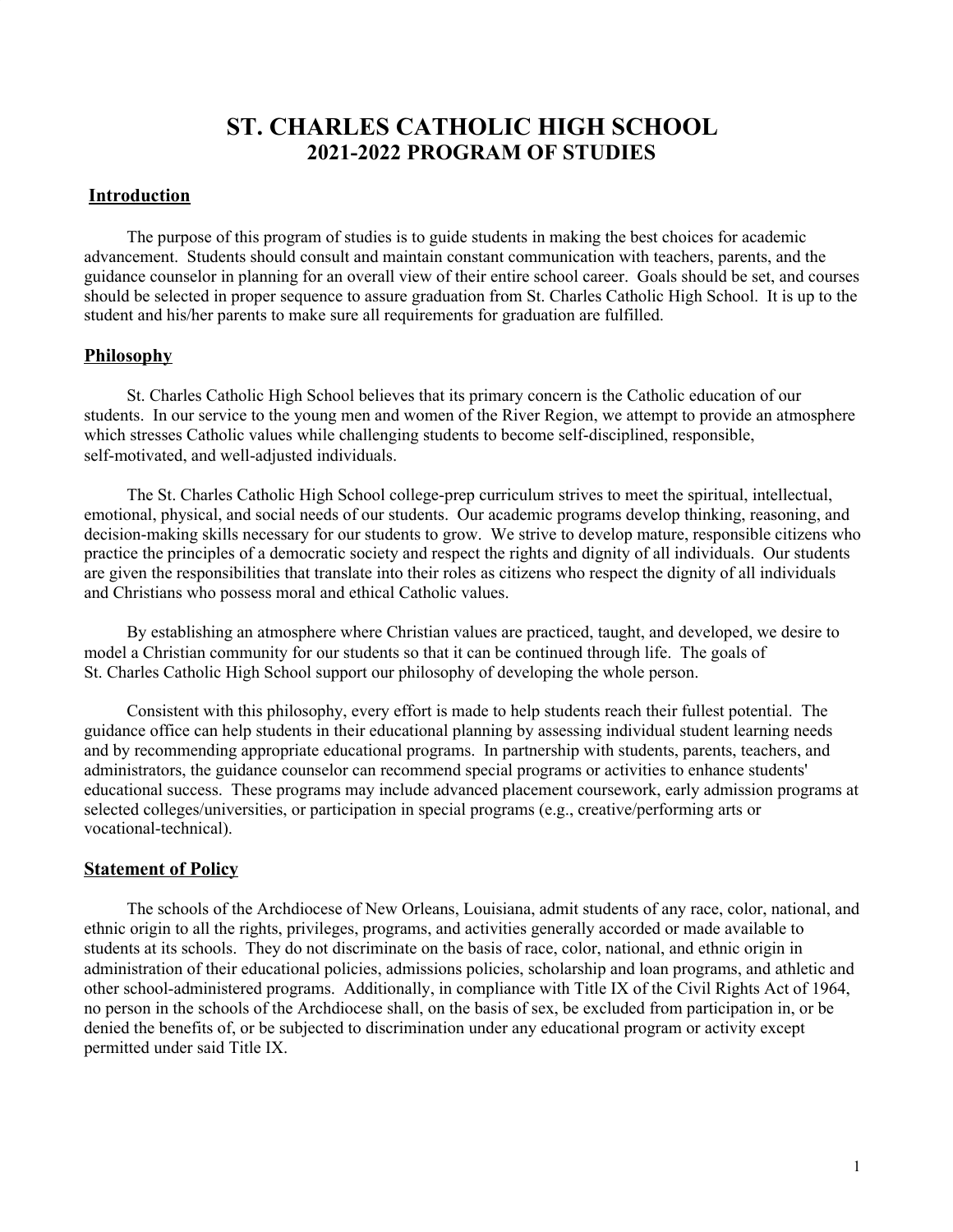# **CURRICULUM**

# **Scheduling Map 7 pd day 2021-22**

Honors 8<sup>th</sup> grade students starting in 2019 – 2020 school year

|                | Pre-Freshman               | Freshman           | Sophomore                       | Junior                   | Senior                                   |
|----------------|----------------------------|--------------------|---------------------------------|--------------------------|------------------------------------------|
|                | Religion 8                 | Religion I         | Religion II                     | Religion III             | Religion IV                              |
|                |                            |                    |                                 |                          |                                          |
| 2              | English I-H                | English II-H       | $\overline{\text{English III}}$ | English <sub>IV</sub>    | <b>English Elective</b>                  |
| 3              | Reading I-H                | World Language I   | World                           | Elective                 | Elective                                 |
|                |                            |                    | Language II                     |                          |                                          |
| $\overline{4}$ | Algebra I-H                | Geometry-H         | Algebra II-H                    | Adv. Math                | Math Elective<br>H/DE                    |
| 5              | Earth & Space<br>Science-H | Physical Science-H | Biology-H                       | Chemistry-H              | Physics-H or<br>Science H/DE<br>Elective |
| 6              | World Geography-H          | World History-H    | Art Credit-A                    | American<br>History-H/AP | Civics-H/AP                              |
| 7              | <b>PE 8</b>                | HPE I              | HPE II                          | Elective                 | Elective                                 |

Honors<sup>8<sup>th</sup> grade students starting with 2020 – 2021</sup>

|                | Pre-Freshman           | Freshman           | Sophomore     | Junior       | Senior                  |
|----------------|------------------------|--------------------|---------------|--------------|-------------------------|
|                | Religion 8             | Religion I         | Religion II   | Religion III | Religion IV             |
|                |                        |                    |               |              |                         |
| $\overline{2}$ | English I-H            | English II-H       | English III-H | English IV-H | <b>English Elective</b> |
| 3              | Reading I-H            | World Language I   | World         | Elective     | Elective                |
|                |                        |                    | Language II   |              |                         |
| $\overline{4}$ | Algebra I-H            | Geometry-H         | Algebra II-H  | Adv. Math    | Math Elective           |
|                |                        |                    |               |              | H/DE                    |
| 5              | Earth & Space Science- | Physical Science-H | Biology-H     | Chemistry-H  | Physics $-$ H           |
|                | H                      |                    |               |              | Or Science              |
|                |                        |                    |               |              | <b>DE/H</b> Elective    |
| 6              | World Geography-H      | World History-H    | Art Credit-A  | American     | Civics-H/AP             |
|                |                        |                    |               | History-H/AP |                         |
|                |                        |                    |               |              |                         |
| 7              | PE 8                   | HPE I              | HPE II        | Elective     | Elective                |
|                |                        |                    |               |              |                         |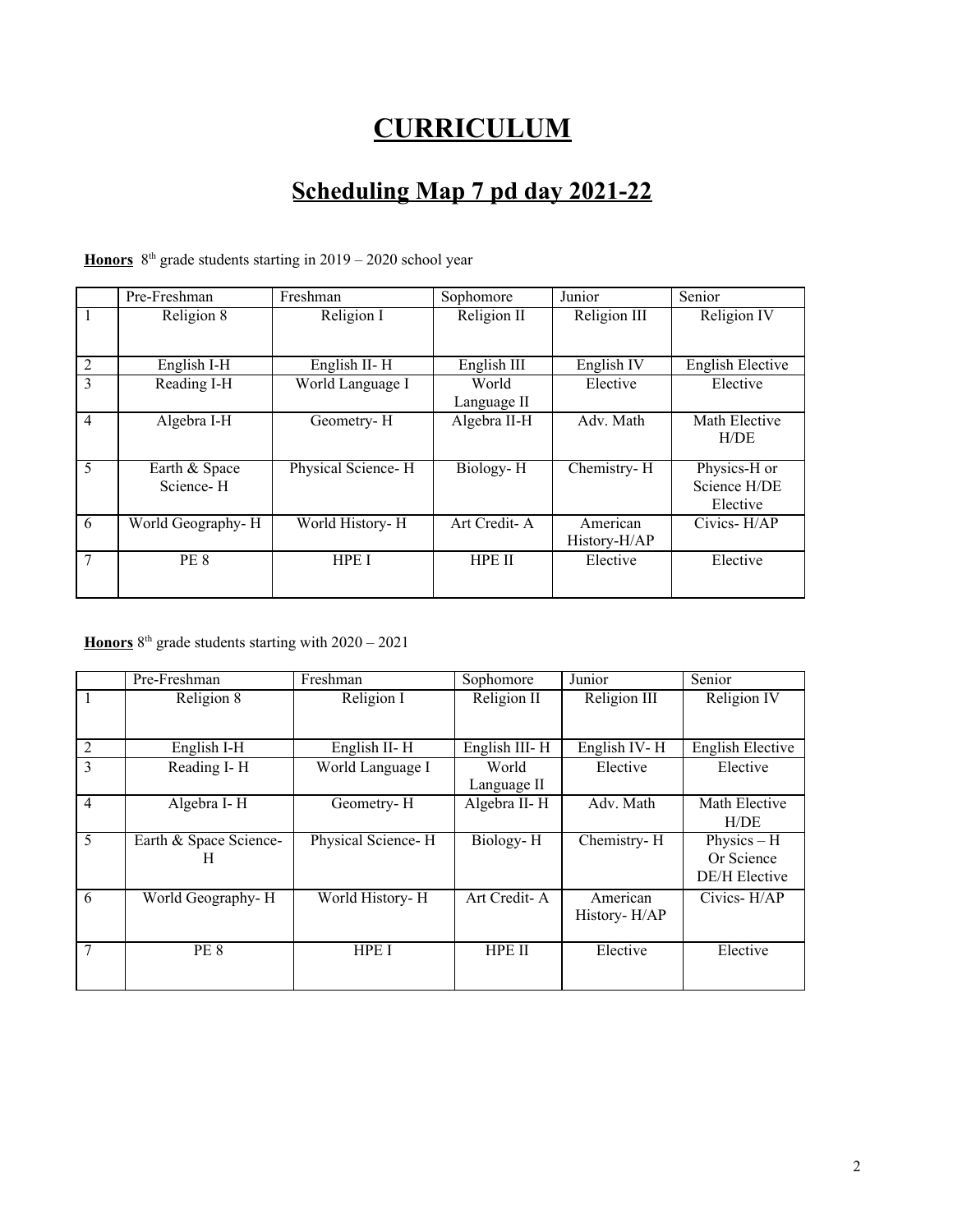|                | $\overline{\text{Pre}}$ -Freshman | Freshman           | Sophomore     | Junior                   | Senior                  |
|----------------|-----------------------------------|--------------------|---------------|--------------------------|-------------------------|
|                | Religion 8                        | Religion I         | Religion II   | Religion III             | Religion IV             |
|                |                                   |                    |               |                          |                         |
| 2              | English I-H                       | English II-H       | English III-H | English IV-H             | <b>English Elective</b> |
| $\overline{3}$ | Art Credit - A                    | World Language I   | World         | Elective                 | Elective                |
|                |                                   |                    | Language II   |                          |                         |
| $\overline{4}$ | Algebra I-H                       | Geometry-H         | Algebra II-H  | Adv. Math                | Math Elective           |
|                |                                   |                    |               |                          | H/DE                    |
| 5              | Earth & Space Science-H           | Physical Science-H | Biology-H     | Chemistry-H              | Physics $-$ H           |
|                |                                   |                    |               |                          | Or Science              |
|                |                                   |                    |               |                          | <b>DE/H</b> Elective    |
| 6              | World Geography-H                 | World History-H    | Elective-H    | American<br>History-H/AP | Civics-H/AP             |
|                |                                   |                    |               |                          |                         |
| $\overline{7}$ | PE <sub>8</sub>                   | HPE I              | <b>HPE II</b> | Elective                 | Elective                |
|                |                                   |                    |               |                          |                         |

#### **Honors**  $8<sup>th</sup>$  grade students starting with  $2021 - 2022$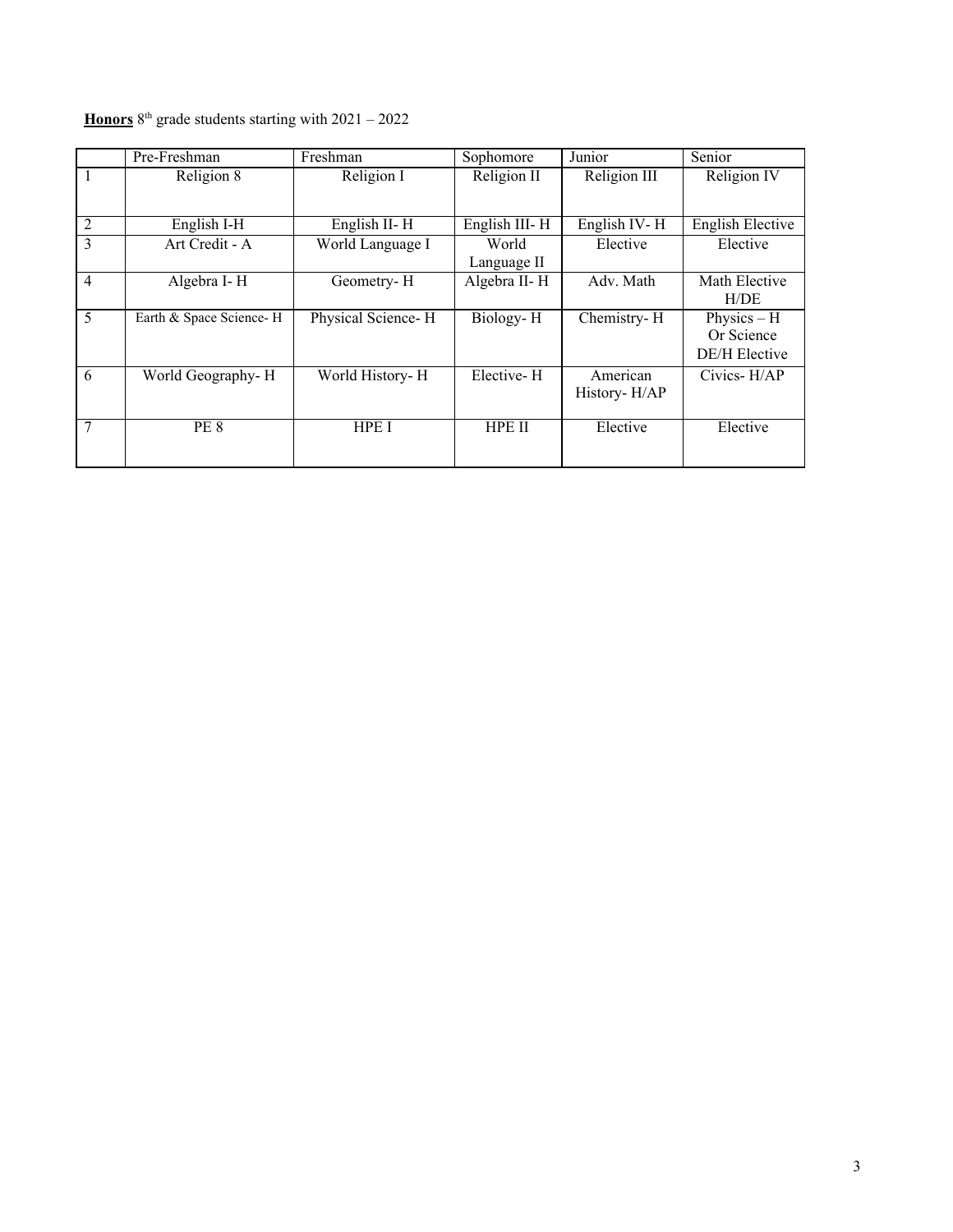|                | Pre-Freshman    | Freshman                | Sophomore        | Junior              | Senior                |
|----------------|-----------------|-------------------------|------------------|---------------------|-----------------------|
| $\overline{1}$ | Religion 8      | Religion I              | Religion II      | Religion III        | Religion IV           |
| 2              | English 8       | English I               | English II       | English III         | English <sub>IV</sub> |
| $\mathcal{E}$  | Reading 8       | Reading I               | World Language I | World Language<br>Н | Elective              |
| $\overline{4}$ | Pre-Algebra     | Algebra I               | Geometry         | Algebra II          | Adv. Math             |
| 5              | Science 8       | <b>Physical Science</b> | <b>Biology</b>   | Chemistry           | Science               |
| 6              | World Geography | World History           | Art Credit-A     | <b>US History</b>   | Civics                |
| $\overline{7}$ | PE 8            | HPE I                   | <b>HPE II</b>    | Elective            | Elective              |

#### Academic 8<sup>th</sup> grade students starting in 2019 – 2020 school year

#### Academic<sup>8th</sup> grade students starting with 2020 – 2021 school year

|                | Pre-Freshman        | Freshman                                              | Sophomore                              | Junior                           | Senior                |
|----------------|---------------------|-------------------------------------------------------|----------------------------------------|----------------------------------|-----------------------|
| 1              | Religion 8          | Religion I                                            | Religion II                            | Religion III                     | Religion IV           |
| $\overline{2}$ | English 8           | English I                                             | English II                             | English III                      | English <sub>IV</sub> |
| 3              | Reading             | Art Credit<br>(Recommended)<br>or<br>World Language I | World Language<br>1/11                 | World Language II<br>or Elective | Elective              |
| $\overline{4}$ | Pre-Algebra         | Algebra I                                             | Geometry                               | Algebra II                       | Adv. Math             |
| 5              | Earth & Space Sci-A | Physical Science                                      | <b>Biology</b>                         | Chemistry                        | Science               |
| 6              | PE <sub>8</sub>     | <b>HPE I</b>                                          | <b>HPE II</b>                          | Elective                         | Elective              |
| 7              | World Geography     | World History                                         | Art Credit-A<br>$\alpha$<br>Elective A | <b>US History</b>                | Civics                |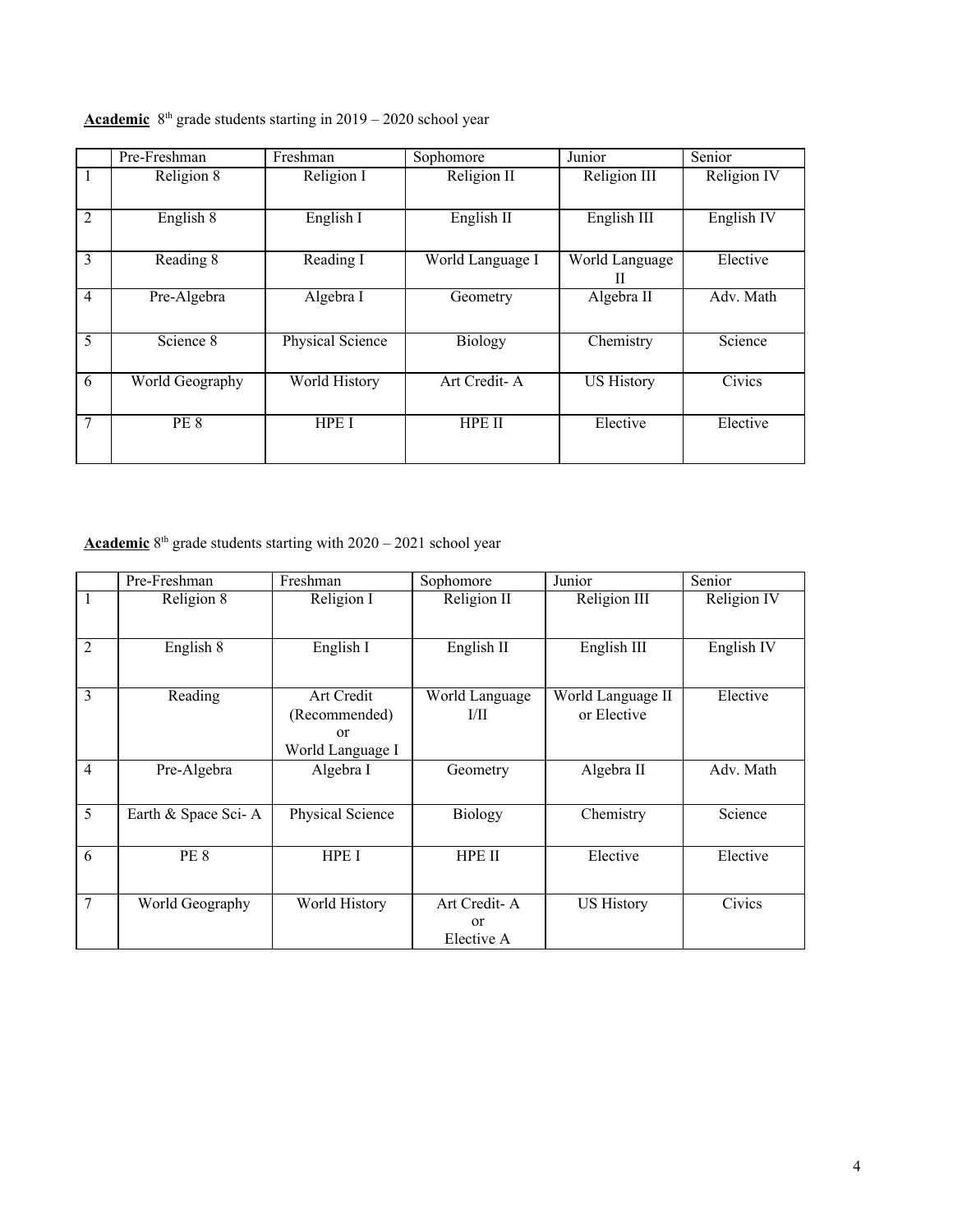|                | Pre-Freshman      | Freshman           | Sophomore        | Junior              | Senior                     |
|----------------|-------------------|--------------------|------------------|---------------------|----------------------------|
| 1              | Religion 8        | Religion I         | Religion II      | Religion III        | Religion IV                |
| $\overline{2}$ | English 8         | English I-S        | English II -S    | English III - A     | English IV-S               |
| 3              | Reading 8         | Elective           | World Language-I | World Language<br>Н | Elective                   |
| $\overline{4}$ | Pre-Algebra       | Algebra I - S      | Geometry-S       | Algebra II - A      | Alg. III S                 |
| 5              | Science 8         | Physical Science-A | Biology-S        | Chemistry-A         | Environmental<br>Science-S |
| 6              | World Geography-A | World<br>History-A | Art Credit - A   | US History-A        | Civics-A                   |
| 7              | PE <sub>8</sub>   | HPE I              | <b>HPE II</b>    | Elective            | Elective                   |

**Standard** 8<sup>th</sup> grade students starting in 2019 – 2020 school year

**Standard** 8<sup>th</sup> grade students starting with 2020 – 2021 school year

|                | $\overline{\text{Pre}}$ -Freshman | Freshman           | Sophomore        | Junior              | Senior                     |
|----------------|-----------------------------------|--------------------|------------------|---------------------|----------------------------|
| 1              | Religion 8                        | Religion I         | Religion II      | Religion III        | Religion IV                |
| $\overline{2}$ | English 8                         | English I-S        | English II-S     | English III-A       | English IV-S               |
| 3              | Reading                           | Elective           | World Language-I | World Language II   | Elective                   |
| $\overline{4}$ | Pre-Algebra                       | Algebra I-S        | Geometry-S       | Algebra II-A        | Algebra III -S             |
| 5              | Science 8                         | Physical Science-A | Biology-S        | Chemistry-A         | Environmental<br>Science-S |
| 6              | <b>PE 8</b>                       | <b>HPE I</b>       | HPE II           | Elective            | Elective                   |
| 7              | World Geography-A                 | World<br>History-A | Art Credit-A     | <b>US History-A</b> | Civics-A                   |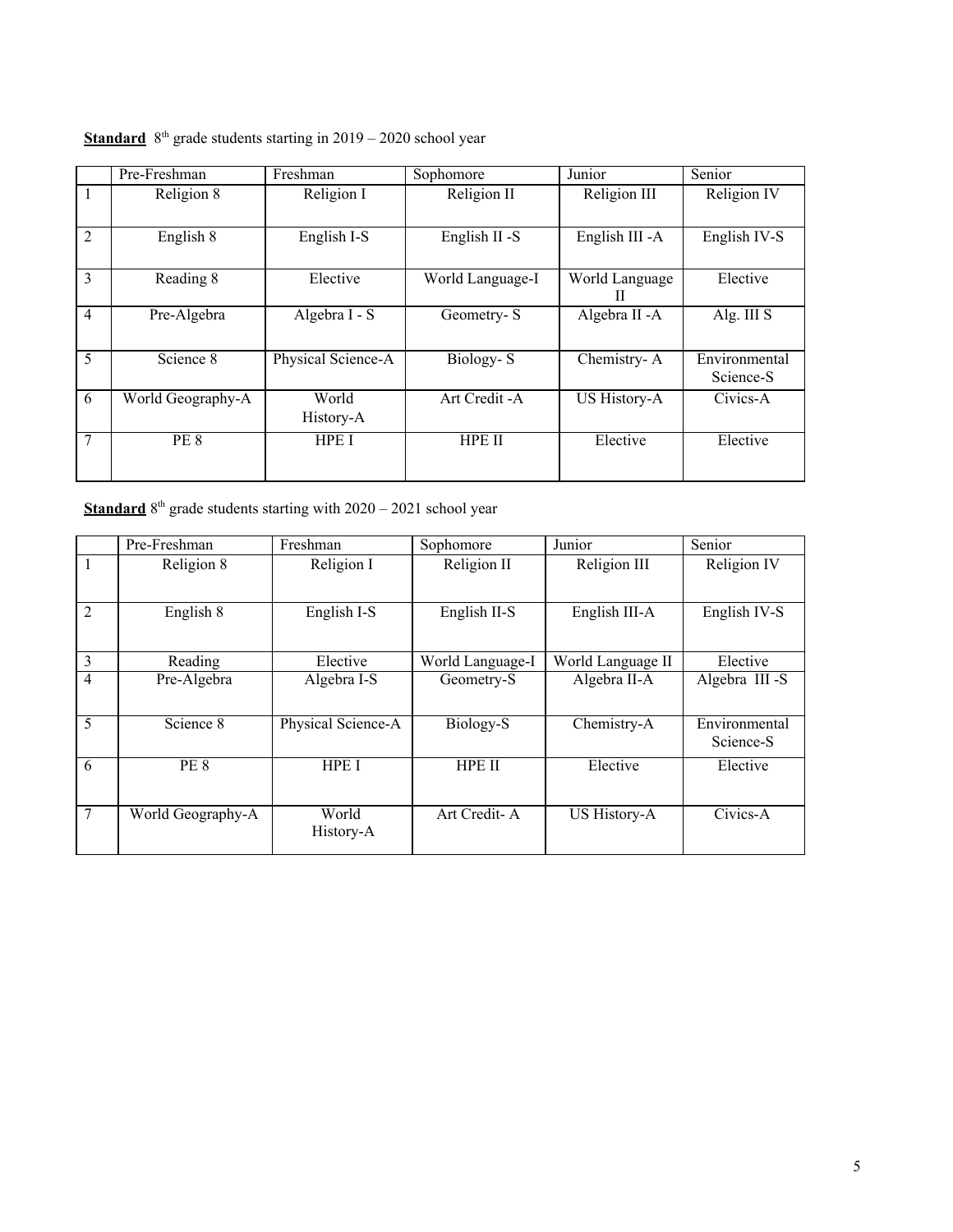# **SCC†/TOPS☺ Requirements** [**†** = SCC Requirement, ☺ = TOPS Requirements] Latest update February 28, 2021.

| Religion $8 \dagger$   |
|------------------------|
| Religion I $\dagger$   |
| Religion II $\dagger$  |
| Religion III $\dagger$ |
| Religion IV †          |

| English 8 $\dagger$ (8 <sup>th</sup> grade academic level only. Must be taken with Reading 8.) |
|------------------------------------------------------------------------------------------------|
| English I $\dagger \odot$ (Must be taken with Reading H for 8 <sup>th</sup> Graders only.)     |
| English II $\dagger \odot$                                                                     |
| English III $\dagger \odot$                                                                    |
| English IV $\dagger \odot$                                                                     |
|                                                                                                |
| Pre-algebra †                                                                                  |
| Algebra I $\dagger \odot$                                                                      |
| Geometry $\dagger \odot$                                                                       |
| Algebra II $\dagger \odot$                                                                     |
| Advanced Math † ⊙ or Algebra III-S †                                                           |
| Note: Students are required to take a math course each year.                                   |
|                                                                                                |

| Physical Science $\dagger \odot$                                                                                                 |
|----------------------------------------------------------------------------------------------------------------------------------|
| Biology $\dagger \odot$                                                                                                          |
| Chemistry $\dagger \odot$                                                                                                        |
| Physics $\dagger \odot$ (Note: Physics is required of all SCC qualified students – see program of studies for qualifications)    |
| Environmental Science $\dagger \odot$ (Lower academic and standard students only – see program of studies for<br>qualifications) |
| Human Anatomy & Physiology $\dagger \odot$                                                                                       |
| Medical Terminology $- H$                                                                                                        |
| *Note: Students are required to take a science course each year.                                                                 |

| World Geography $\dagger \odot$                                  |
|------------------------------------------------------------------|
| World History $\dagger \odot$                                    |
| American History $\dagger \odot$ (Note: Junior year requirement) |
| Civics $\dagger \odot$ (Note: Senior year requirement)           |

Arts Credit **†☺**

| Worla<br>an.<br>$\cdots$<br>-1295<br>Lalle <sup>1</sup><br>سا<br>. |
|--------------------------------------------------------------------|
| --<br>Worla<br>・ムッ<br>. Languag<br>◡<br>. .                        |

| Health PE I $\dagger$                                                                                     |  |  |  |
|-----------------------------------------------------------------------------------------------------------|--|--|--|
| Health PE II $\dagger$                                                                                    |  |  |  |
|                                                                                                           |  |  |  |
| Note: SCC Students must have enough elective credits so as to accumulate the 26 credits that are required |  |  |  |
| for an SCC diploma.                                                                                       |  |  |  |
| Elective:                                                                                                 |  |  |  |
| Elective:                                                                                                 |  |  |  |
| Elective:                                                                                                 |  |  |  |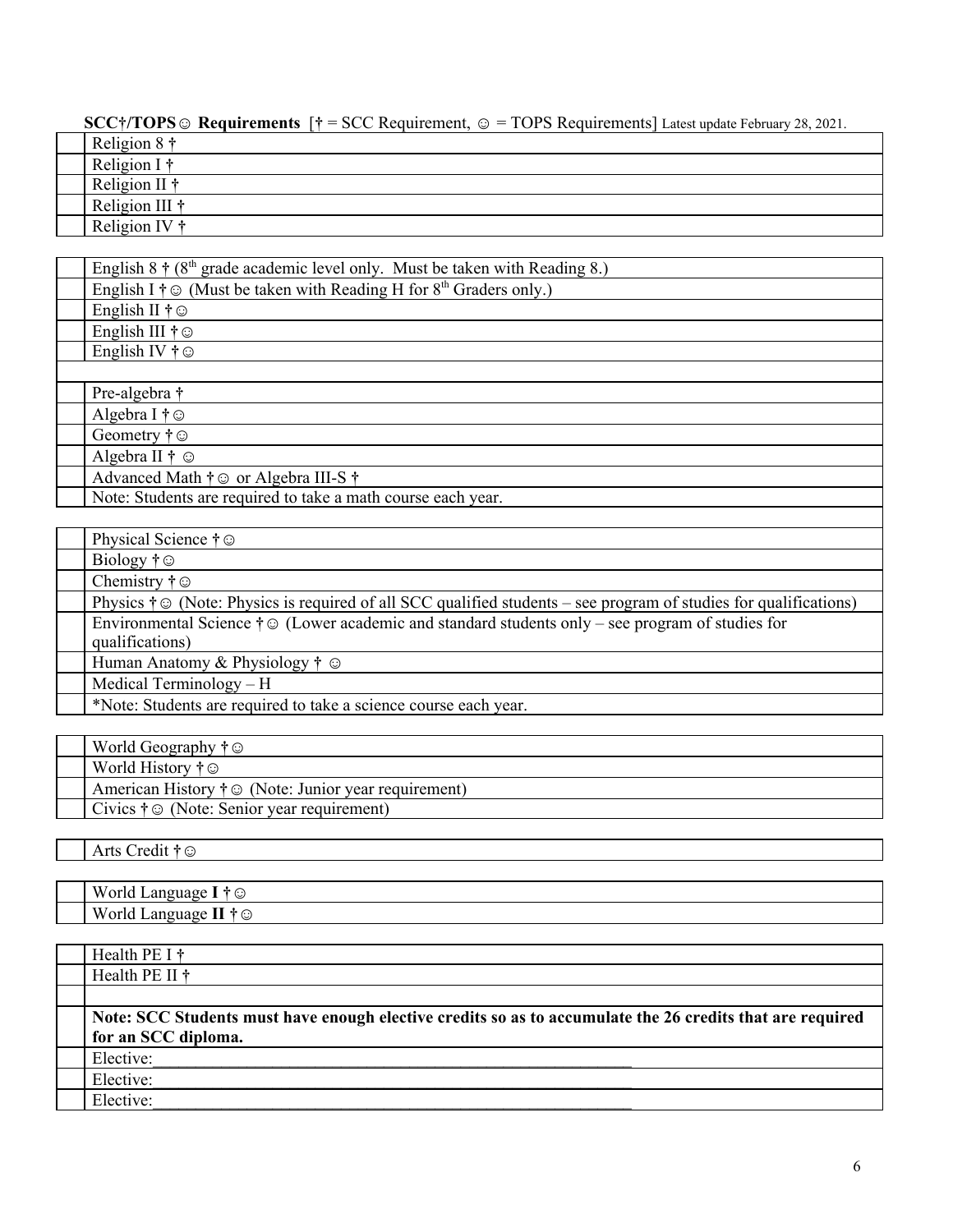#### **List of Electives**

Advanced Mat h I I Anatomy - A Biology – DE Calculus – DE Chemistry II - H Code Design – A Creative Writing -A Digital Design - A English 101/102- DE English V - AP Environmental Science (Sr. Only) French III, IV – DE Human Anatomy – A  $(Sr. Only)$ Intermediate Composition H or A Intro to Business-A Intro to Communication & Speech- H or A Intro to Engineering -  $H(Sr \text{ only})$ Intro to Petro Chemical Industry I - DE (Jr  $\&$  Sr Only) Language Composition - AP Law Studies – A (Jr  $\&$  Sr only) Law & Morality- H (Jr & Sr only) Medical Terminology - H Multi-Media Production - A Petro Chemical Industry II - DE Physical Education III, IV  $Psychology - A (Seniors Only)$ Publications I & II (Yearbook) Robotics- A Spanish III, IV - DE Studio Art I, II, & III- A Theater I, II, & III - A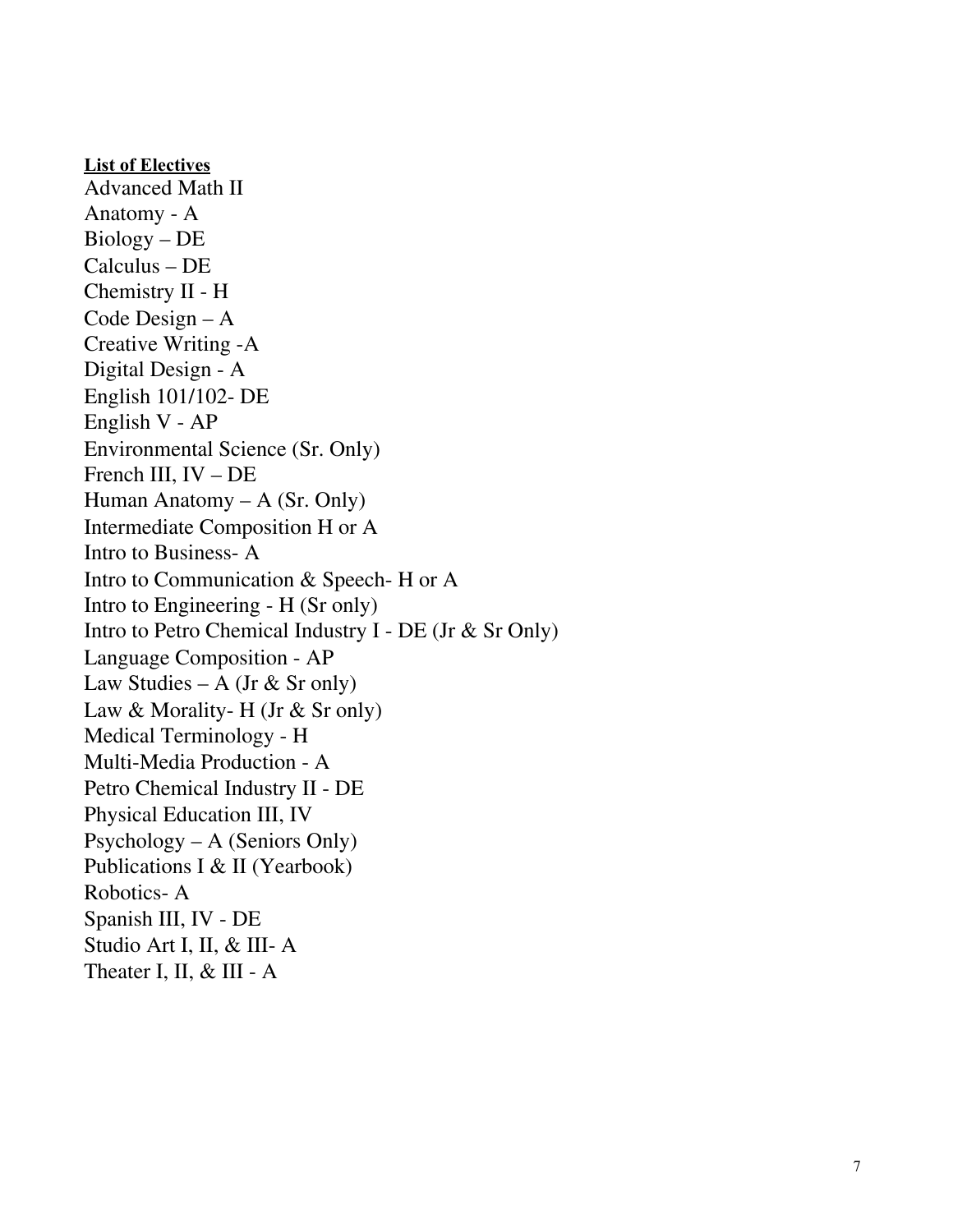# **Phasing**

A student is placed in a phase according to his or her academic achievement and ability. Placement in a phase is determined by a student's elementary school record, the High School Placement Test scores, and standardized test scores.

#### **ST. CHARLES CATHOLIC HIGH SCHOOL HAS THE FINAL DECISION FOR PHASE PLACEMENT.**

The **HONORS/AP/DE** phase is designed as an accelerated scholastic program designed for the students that have demonstrated learning skills around the sixty-five percentile or above. This program prepares and engages students in college-level work through innovative teaching methods, projects, technology usage, and student evaluators. For AP/DE course work, students are required to register the corresponding AP/DE exam or dual enrollment. All AP/DE and Honors, a ten-point grading scale is used.

The **ACADEMIC** phase is designed to prepare students for admission into a four-year college program by applying the proper and appropriate rigor to their studies. This program prepares and engages students in college-level work through innovative teaching methods, projects, technology usage, and student evaluators.

The **STANDARD** phase is designed for students who qualify for an alternative curriculum that only meet the minimum requirements to receive a diploma. If St. Charles Catholic High is not able to have a separate standard class, students will be combined with academic students. When standard level courses are combined with academic level courses, the teacher will differentiate instruction and/or assessments. Emphasis is on helping students to reach the minimum standards. **It is NOT a special education class.** Students in the standard phase will meet course requirements for two-year community colleges and vocational technical schools. Students who are successful at a community college have the opportunity to transfer to a four-year college or a vocational technical school. Students who only take courses on the standard track **CANNOT** qualify to earn the TOPS Tech Award and/or the TOPS Award. In order to **qualify for TOPS and/or TOPS Tech Awards**, students will have to be performing at the academic level by their junior year. Students who begin on a standard track freshman year are advised to contact a **professional tutoring service** in order to boost English, math, science, and reading standardized achievement scores and qualify for admission into a four-year college.

TO DETERMINE CLASS RANK ONLY, a weighted point system is used. Phases are weighted as follows:

|          | AP/DE | <b>HONORS</b> | <b>ACADEMIC</b> | <b>STANDARD</b>          |
|----------|-------|---------------|-----------------|--------------------------|
| A        | 5.5   |               |                 |                          |
|          | 4.5   |               |                 |                          |
| $\Gamma$ | 3.5   |               |                 |                          |
|          | 2.5   |               |                 | $\overline{\phantom{a}}$ |
|          |       |               |                 |                          |

Only courses taken at SCC will be used in tabulating class rank. To be eligible for the Top Ten, a student must **have attended SCC for at least 4 consecutive years.**

# **College Entrance Requirements**

An integral part of planning your high school course work is ensuring that you will meet college admission requirements at the completion of your senior year. College catalogs, which specify entrance requirements, are available for review and/or check-out from the college advisor's office.

As universities are becoming more competitive, their entrance requirements are getting stricter. Be sure to do research on the college you want to attend for its unique requirements. For instance, both UNO and LSU have continually increased their admission criteria. Be sure to do the research so that high school gets you where you want to go.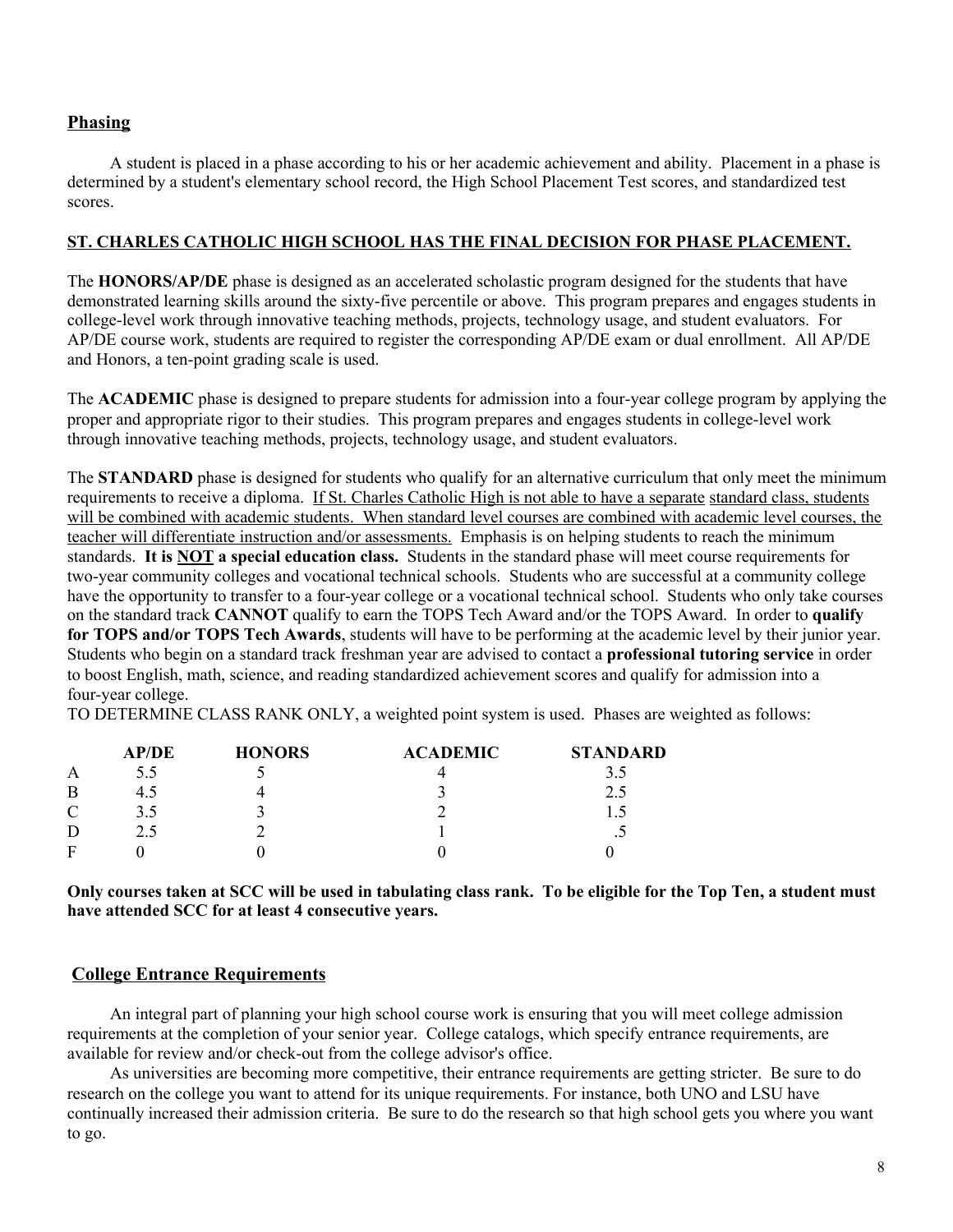# **Course Descriptions**

- **NOTE #1:** SCC cannot guarantee that all courses will be offered. SCC has the **FINAL** decision course placement.
- **NOTE #2:** All students enrolled in **AP courses** are required to register for the **National Test** in each course scheduled. If the (**\$94.00 approx.)** fee **per AP course** is not paid by **BOOK DAY,** the student's schedule will be changed.

**NOTE #3:** As of the publishing of this Program of Studies, to enroll in **DUAL ENROLLMENT COURSES** through **Southeastern Louisiana University & the University of New Orleans,**

students must have the following minimum criteria:

- Be in the  $11^{\text{TH}}$  or  $12^{\text{TH}}$  Grade
- Have a high school cumulative GPA of 2.5 or better (Transcript must be provided.)
- Have an ACT/Pre-ACT composite score 19 or better, ASPIRE composite of 430 or better, or SAT/pre-SAT composite of 1010 or better
	- o ENGLISH subscore of 18 or better
	- o MATH subscore of 19 or better

Please note that because the ACT may be taken in the  $10<sup>th</sup>$  grade, the ACT scores must be used for eligibility.

\*Students that do not have all three required scores (Composite, Math subscore, English subscore) may take Dual Enrollment courses in the areas they are not deficient. The high school must insure that those students are working toward correcting the deficiency before courses can be taken in that area.

**\*SENIORS** MUST have all **3** scores (Composite, Math subscore, English subscore) before they can take a course in the second semester of their senior year. (Courses include English 102, French 102, Spanish 102, and Advanced Math 261.

All courses, whether taught as a single-semester or year-long course, will be charged tuition at a discounted rate of **\$225** per 3-credit hours. This discounted tuition is *NOT* refundable should a student **withdraw** from a course.

**Note #4:** Dual Enrollment courses at River Parishes Community College will also have a fee. At the time of this publishing that fee is \$225 per 3 credit hour course taken with an SCC provided teacher. If the course is taken remotely through RPCC or on RPCC campus the fee will be based on RPCC's fee scale.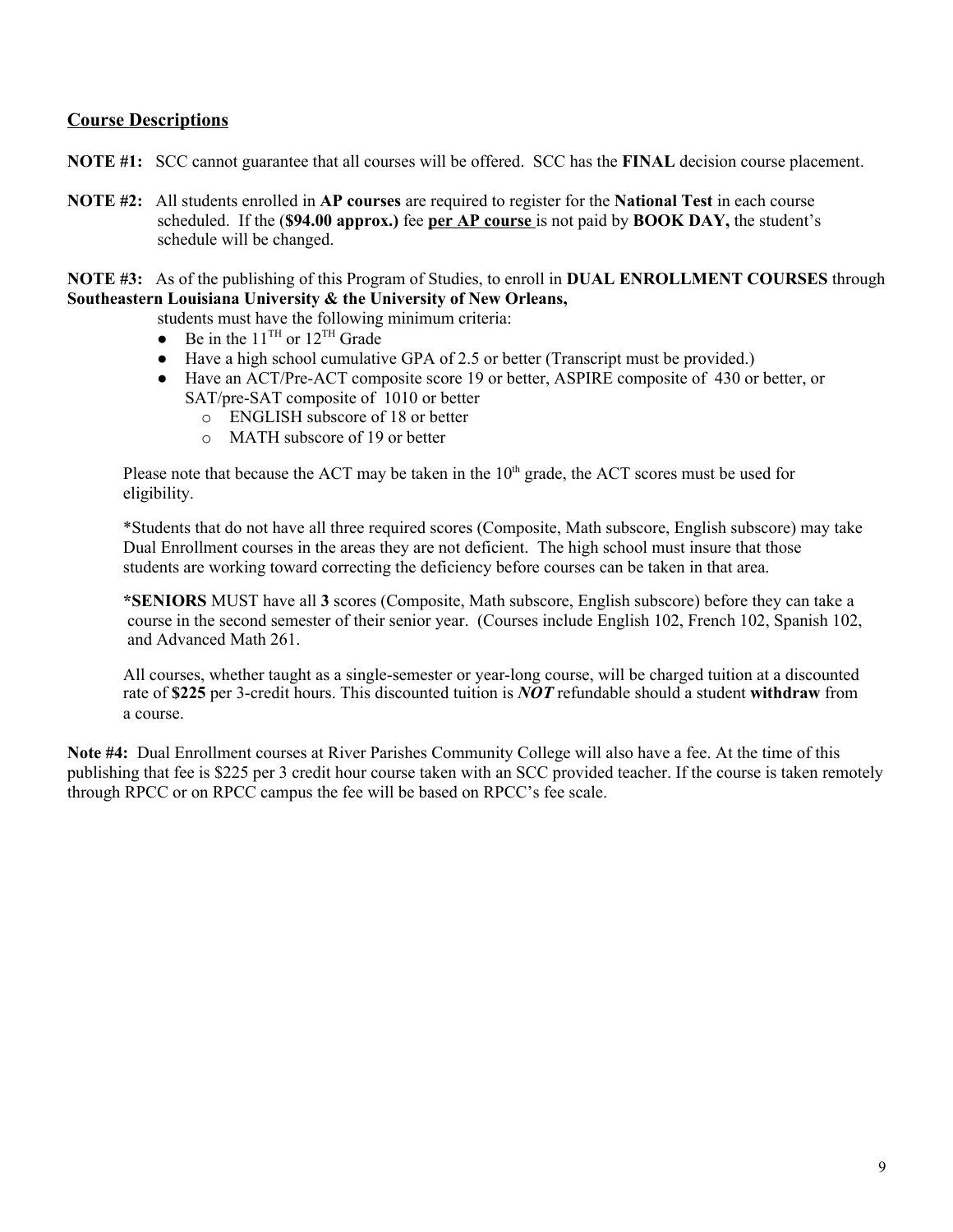# *RELIGION DEPARTMENT*

St. Charles Catholic High School has implemented the high school curriculum as prescribed by the United States of Catholic Bishops and the Archdiocese of New Orleans. The following is our religion curriculum:

- I. The Revelation of Jesus Christ in Scripture
- II. Who is Jesus Christ? Christology
- III. The Mission of Jesus Christ The Pascal Mystery
- IV. Jesus Christ's Mission Continues in the Church Ecclesiology
- V. Sacraments as Privileged Encounters with Jesus Christ
- VI. Life in Jesus Christ Morality
- VII. Living the Discipleship of Christ in Society Social Justice
- VIII. Ecumenical and Interreligious Issues
- IX. Responding to the Call of Christ Vocations of the Church
- X. Theology of the Body for Middle School Teens
- XI. Theology of the Body for High School Teens

**Class Retreats:** As part of their program of studies, students are required to participate in a class retreat.

**Service Projects:** Students are required to perform 15 hours of service each year.

**NOTE:** Students who do not fulfill their requirements of **Class Retreats** and **Service Projects** will be *required to withdraw* from St. Charles Catholic High School. Seniors who do not fulfill requirements will *not be allowed to graduate* with their class.

#### **Students are required to choose a religion class appropriate to their grade level.**

#### **100 -- Religion 8 – Revelation of Jesus Christ in Scripture:**

Students will be presented with a general knowledge and appreciation of Sacred Scriptures. Through their study of the Bible, they will come to encounter the living Word of God, Jesus Christ. They will learn about the Bible, authored by God through Inspiration, and its value to people throughout the world. If they have not been taught this earlier, they will learn how to read the Bible and will become familiar with the major sections of the Bible and the books included in each section. The students will pay particular attention to the Gospels, where they may grow to know and love Jesus Christ more personally.

#### **Theology of the Body for Middle School Teens:**

 This class will utilize the text *Theology of the Body for Teens: Middle School Edition*, which provides a great mix of stories, real-life examples, activities, prayers, and references to the culture to help students answer many questions, such as the following: Who am I? Are there any consequences to my actions? What is the difference between love and lust? How do I discern my vocation? How do I deal with bullying, gossip, peer pressure, etc.? Can I live my Catholic faith no matter how I messed up in the past?

#### **110 -- Religion I-A - Who Is Jesus?**

 Students will be introduced to the Mystery of Jesus Christ, the second person of the Blessed Trinity. They will be taught to understand that Jesus Christ is the ultimate revelation to us from God. In learning about who He is, the students will also learn who He calls them to be.

#### **The Mission of Jesus Christ – The Pascal Mystery:**

Students will be taught the Good News of Jesus revealed to the Church through His life, death, and resurrection and will discern what this revelation means in terms of their beliefs, worship, and actions. In doing so, it will help students see their role as members of the Church today and in the future.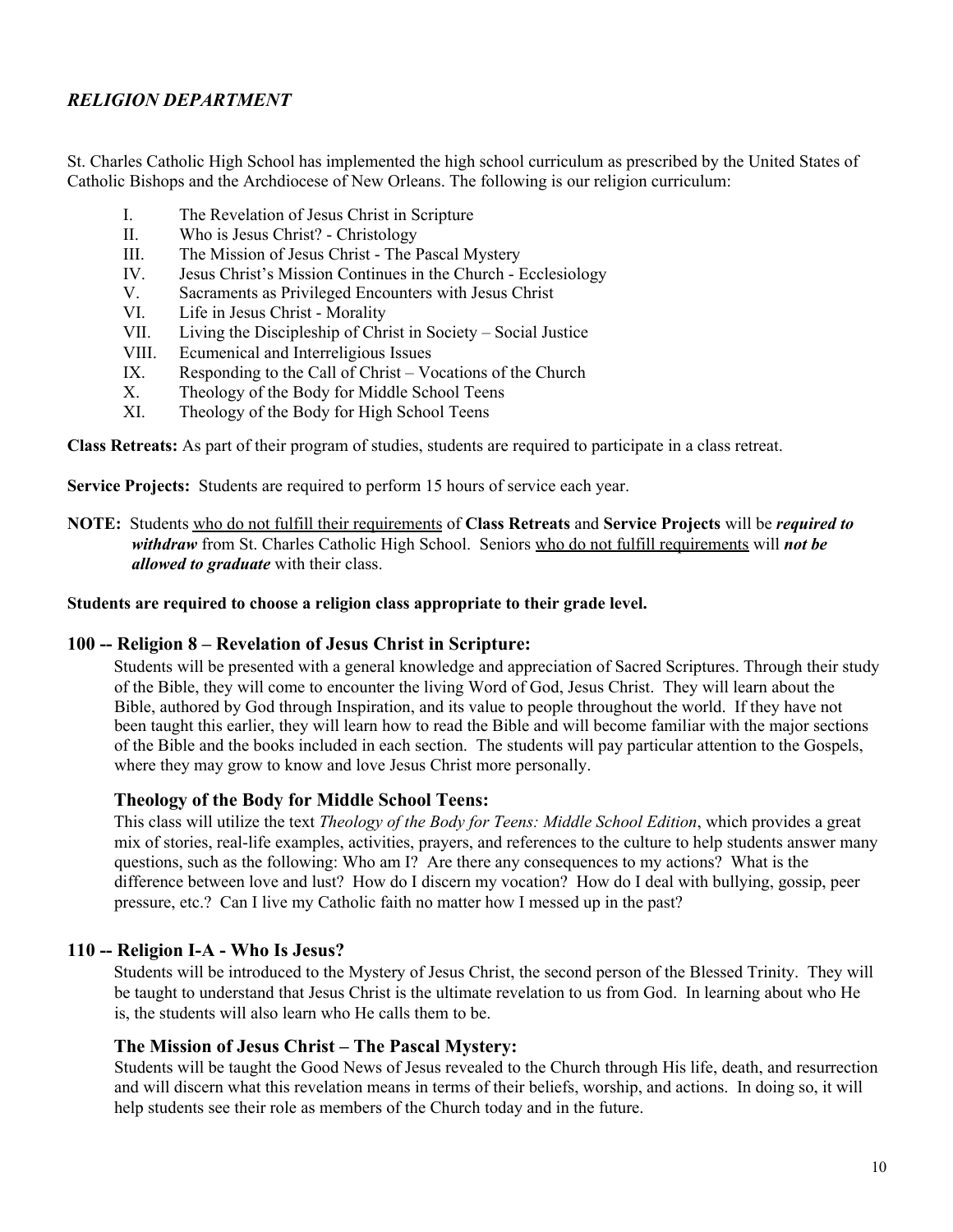# **120 -- Religion II-A - Jesus Christ Mission Continues in the Church:**

 Students will be taught how to understand that in and through the Church they encounter the living Jesus Christ. They will be introduced to the fact that the Church was founded by Christ through the Apostles and is sustained by Him through the Holy Spirit and will come to know that the Church is the living Body of Christ today. This Body has both divine and human elements. Students will learn not so much about events in the life of the Church but about the sacred nature of the Church.

# **The Sacraments as Privilege Encounters with Jesus Christ:**

 Students will be taught how they can encounter Christ today in a full and real way in and through the sacraments, especially through the Eucharist. They will examine each sacrament in detail so as to learn how they may encounter Christ throughout life.

# **Theology of the Body for Teens:**

 For four (4) weeks, using the book *You, Life, Love, and the Theology of the Body*, students will be introduced to the truth that life is not, in fact, all about them; it is about going out of themselves to be a sincere gift for others.

# **130 -- Religion III-A - Life in Jesus Christ:**

 Students will be taught that it is only through Christ that they can fully live out God's plans for their lives. They will learn the moral concepts and precepts that govern the lives of Christ's disciples.

#### **Living the Discipleship of Christ in Society:**

 Students will be taught how to understand how, as disciples of Christ, they can proclaim the Gospel by actively promoting the Church's social teachings in the world. They will investigate how they can become instruments of justice and peace to their neighbor, a society, and the world community.

# **140 -- Religion IV-A – Sacred Scripture:**

Students will be given an overview of Sacred Scripture with an introduction to the basic principles for understanding and interpreting the Bible. While the whole Bible will not be covered, students will discover that, "All scripture is inspired by God and is useful for teaching, refutation, correction, and for training in righteousness, so that one who belongs to God may be competent, equipped for every good work." 2 Tim 3:14-17

#### **Vocations of the Church:**

 Students will be taught to understand the different paths Christians can take to witness the Gospel. The material focuses on understanding human relationships and their roles in Christian vocations, such as marriage, single life, sisterhood, brotherhood, and ordination.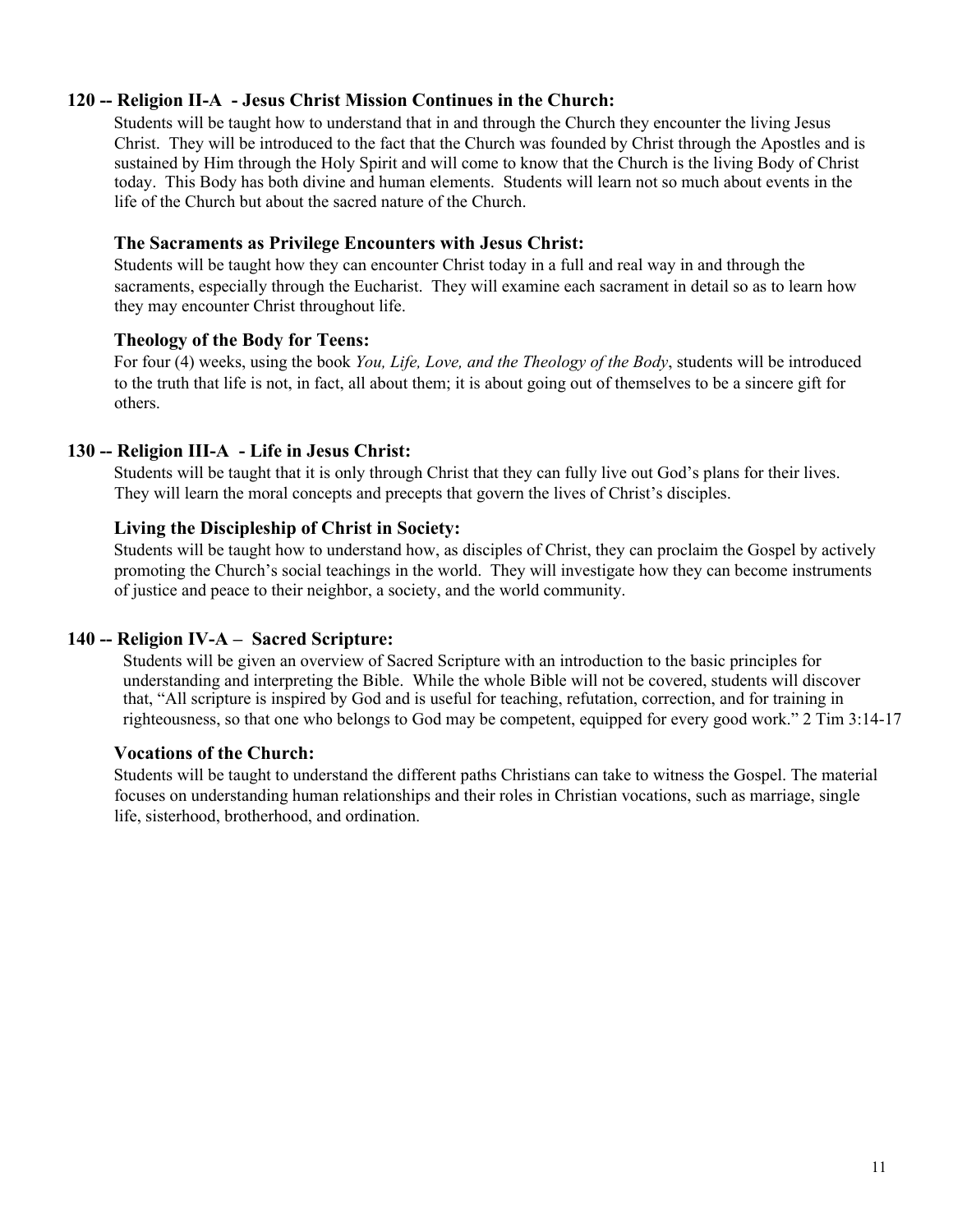# *LANGUAGE ARTS DEPARTMENT*

General guidelines:

- 1. All students are required to follow the prescribed summer reading program.
- 2. To enroll in an honors English course, a student must have earned a B or better in his/her previous English course and score above the 60% on the Explore/Plan test.
- 3. Each student whose English teacher requires a term paper must complete requirements for term paper to an acceptable level. Students who fail to fulfill this requirement by **June 30** of their current school year will not be allowed to return as a student at St. Charles Catholic for the following year.
- 4. It is recommended that  $8<sup>th</sup>$  grade students taking English I-H and planning to take English III-H (10<sup>th</sup> grade) and English IV-H (11<sup>th</sup> grade) should take Intermediate Composition as a senior if he/she is NOT planning on taking English V-AP or English 101-102 DE as a senior.
- 5. 8<sup>th</sup> graders taking English I will only receive high school credit if they earn and A or B in the course.  $8<sup>th</sup>$  grade students who make a who make a D or C in English I must repeat the course in the  $9<sup>th</sup>$  grade year.
- **203 -- Reading 8 –** Aiding in the development of reading skills and teaching the basics of literary analysis, topics of plot, characterization, conflict, mood, tone, setting, and a host of literary terms will be taught within the context of literature read both individually and as a class. Students will be given instruction in vocabulary enrichment and standardized test-taking skills. This course *does not count* toward high school credits.
- **201 -- English 8** The grammar and composition taught will prepare the students for the demands of high school English at SCC. The fundamentals of grammar, usage, and mechanics are reviewed; and the beginnings of formal instruction in composition are taught. This course *does not count* toward high school credits.
- 220 --Reading HONORS -- [Prerequisite Student MUST BE enrolled in English I Honors only 8<sup>th</sup> grade students will take this course.]

All **8 th grade English I Honors** students **must schedule** this course. Students will focus on the same critical reading and writing skills. It is designed to challenge students to engage in more rigorous work. Students will practice close-reading strategies as a vehicle to read and analyze complex texts (mostly non-fiction) by using context clues, annotating, asking text-dependent questions, making thoughtful and logical inferences, citing specific textual evidence when writing or speaking to support conclusions, determining main/central ideas or themes of a text, summarizing key details and ideas. Students will analyze how specific word choice and text structure shape meaning or tone and relate to each other and the whole. Students will write various types of essays – narrative, descriptive, compare-contrast, and argumentative – and will model various writing styles.

**213 -- English I – STANDARD –** Students will receive an overview of the major genres of literature: novel, poetry, short story, and drama and will write short responses and cite textual evidence for the assigned literature while focusing on major language arts skills (ACT vocabulary, grammar, spelling, composition/writing skills). Integrating multiple sources of information acquired through research will produce a coherent multi-paragraph paper that is set in MLA format. Only students who scored below the 25<sup>th</sup> percentile on the placement test will be placed in this course. \*\**Summer reading is required.*

 **NOTE:** This course may be combined with English I – ACADEMIC.

**212 -- ENGLISH I – ACADEMIC –** Focusing on major language arts skills (ACT vocabulary, grammar, spelling, composition/writing skills), the class will receive an overview of the major genres of literature: novel, poetry, short story, and drama and will write short responses and cite textual evidence for the assigned literature. Integration of multiple sources of information acquired through research will produce a coherent multiparagraph paper that is set in MLA format. \*\**Summer reading is required.*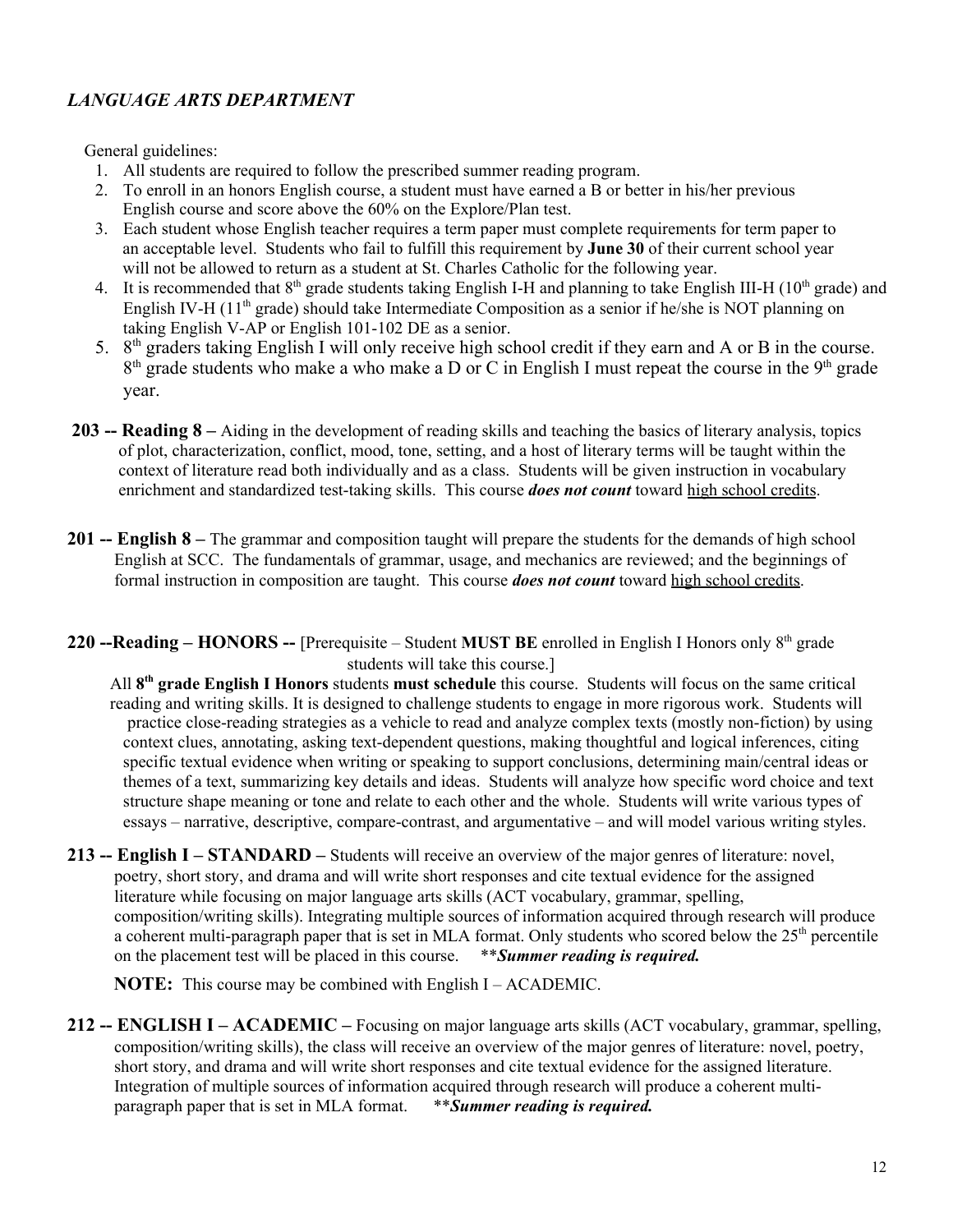- **211-- English I -- HONORS -** Students will focus on the same critical reading and writing skills that freshmen study in the English I Academic level; however, this class is designed to challenge more-advanced students with rigorous work that advances their already strong grammar, spelling, vocabulary, and writing skills. Students must be able to work well independently, be self-motivated, and possess a strong work ethic. A quick review of proper punctuation, spelling, parts of speech, and sentence structure will culminate with sentence diagramming. Students will study ACT vocabulary, library use, higher-level grammar/mechanics/usage, composition/writing, reading comprehension, and oral communication, as well as read an overview of the major genres of literature: novel, poetry, short story, and drama. Integration of multiple sources of information acquired through research will produce a coherent multi-paragraph paper that is set in MLA format. \*\**Summer reading is required.*
- **223 -- English II – ACADEMIC and STANDARD – (Combined Course)** The course is a survey course, which is designed to further develop language skills. Critical reading skills are developed through annotation and study of literary texts in several genres including short stories, poetry, drama, traditional novels, and non-fiction. Writing will include introduction of literary analysis, research, and other short essays, all to include proper use of source evidence as well as correct citation of reliable sources. Students will study grammar, punctuation and mechanics to be incorporated into writing instruction. Students will also study vocabulary through literature and through use of supplemental ACT material.
	- \*\* Students who score below the 25<sup>th</sup> percentile on the placement test will be placed in the STANDARD course of study. Although instruction and testing will be the same, grading can be adjusted as per accommodation plan on file with counselor.

# \*\**Summer reading is required.*

**223 – English II – STANDARD** – Students will cover basic grammar and writing skills and complete vocabulary enrichment exercises. They will read a variety of literary works by many authors in all genres. A short research paper will be assigned. Only students who scored below the  $25<sup>th</sup>$  percentile on the placement test will be placed in this course. \*\**Summer reading is required.*

**NOTE:** This course may be combined with English II – ACADEMIC.

- **222 English II ACADEMIC** Stressing basic grammar and writing skills with emphasis on a fully developed paragraph with sentence variety, this class will complete vocabulary enrichment exercises while reading a variety of literary works by many authors, in all genres, including prose, poetry, fiction, non-fiction biography, autobiography, myth, legend, novel, short story, drama, and essay. A continuance of term paper skills will be covered, and a short research paper will be assigned. \*\**Summer reading is required.*
- **221 English II HONORS** The students will work on the unified, coherent, and emphatic writing of a longer paper, balanced with a general literature course. Students will read a variety of literary works by many authors in all genres and will distinguish basic types of literature—prose, poetry, fiction, non-fiction, biography, autobiography, myth, legend, novel, short story, drama, and essay. Students should be prepared to work more independently and think more analytically than the average student. They will be frequently asked to read and analyze literature at a high proficiency level, writing detailed critical responses to theme-based and technique-based prompts. \*\**Summer reading is required.*
- **233 English III STANDARD** Centered around American literature, students will read novels, essays, poetry, speeches, and plays. The study of composition, usage, grammar, and mechanics is continued. Rhetoric is introduced. Only students who scored below the  $25<sup>th</sup>$  percentile on the placement test will be placed in this course. \*\**Summer reading is required.*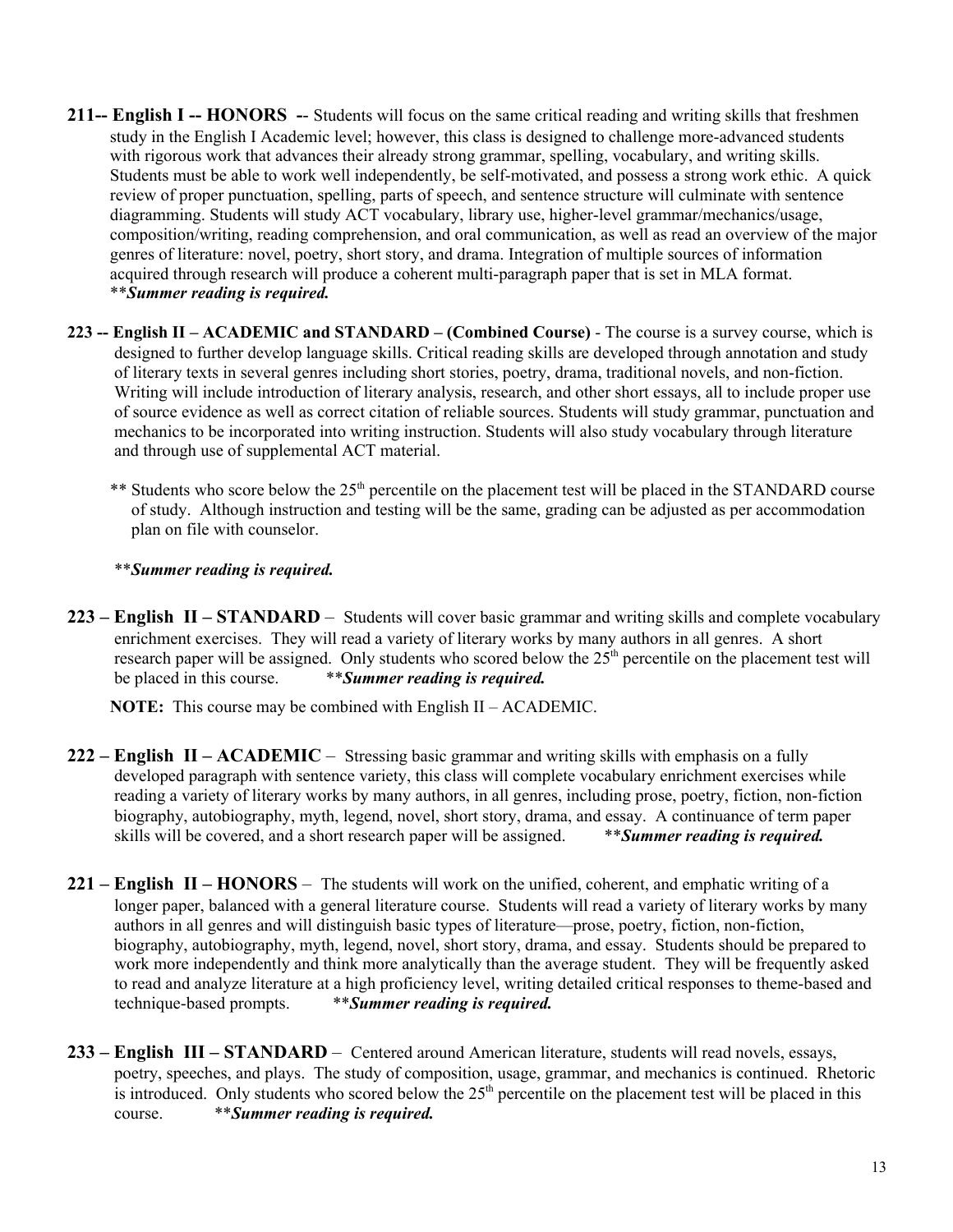**NOTE:** This course may be combined with English III – ACADEMIC. (See below.)

- **232 English III ACADEMIC** Centered around American literature, students will read novels, essays, poetry, speeches, and plays. The study of composition, usage, grammar, and mechanics is continued. Increased emphasis is placed on the essay, and the students should demonstrate increasing skill in the use of appropriate stylistic techniques. They will complete a research paper of at least three pages. \*\**Summer reading is required.*
- **232 English III HONORS** A survey of American literature (novels, poetry, essays, and drama) at an accelerated pace will be presented to students with special skills and interests in the pursuit of college-level studies of literature and composition. Course content and assessments challenge students to respond sensitively and intelligently to complex texts and to compose clear, concise, and meaningful prose. The completion of a research paper is required. \*\**Summer reading is required.*
- **243 English IV STANDARD** Students will be taught how to write essays and a short research paper and will be exposed on a limited basis to English literature. Only students who scored below the 25<sup>th</sup> percentile on the placement test will be admitted to this course. \*\**Summer reading is required.*

**NOTE:** This course may be combined with English IV – ACADEMIC. (See below.)

- **242 English IV –ACADEMIC** Students will be exposed to a variety of genres by introducing them to a survey of English literature, by refining their writing skills through writing many essays, by strengthening their mastery of English grammar, and by requiring investigative work in the preparation and completion of a research paper of at least four pages. \*\**Summer reading is required.*
- **241** –**English IV HONORS**  [PRE-REQUISITE: Must have taken at least 2 English Honors classes or be recommended by a teacher.] Presenting an accelerated survey of British literature (novels, poetry, essays, and drama), targeted students are those with demonstrated skill and an interest in the pursuit of college-level studies of literature and composition. Content covers works from the Anglo-Saxon era to the Victorian Age, ranging from epic poetry to comedy of manners. Essays on literary analysis and a research paper must be completed. \*\**Summer reading is required.*
- **239 – English Literature and Composition AP --** (English V) [See Note #2 on p. 9] Students in this college-level elective course should be interested in studying literature of various periods and genres and using this wide reading knowledge in discussions of literary topics. They will reflect on their reading through extensive discussion and writing, assume considerable responsibility for the amount of independent reading and writing assigned, and develop critical standards in their reading and writing. Students MUST REGISTER to take the AP Literature and Composition exam in the spring in an effort to earn college credit. \*\**Summer reading and work are required.*
- **240 English 101/102 Dual Enrollment** -- [See Note #3 on p. 9] Following the SLU syllabus, students will write different styles of essays. English 101 will be done in the fall semester, and English 102 will be completed during the spring semester. After successfully completing both semesters, students who paid for their college tuition should finish with **6** credit hours which are acceptable at all Louisiana state universities. [Students who have at least a 28 in English on the ACT will not be admitted into English 101. They will only be able to receive 3 hours of credit for English 102.]
- **248 English Language and Composition AP –** [See Note #2 on p. 4] Aligned to an introductory collegelevel rhetoric and writing curriculum, which requires students to develop evidence-based analytic and argumentative essays that proceed through several stages or drafts, students will evaluate, synthesize, and cite research to support their arguments. Throughout the year, students develop a personal style by making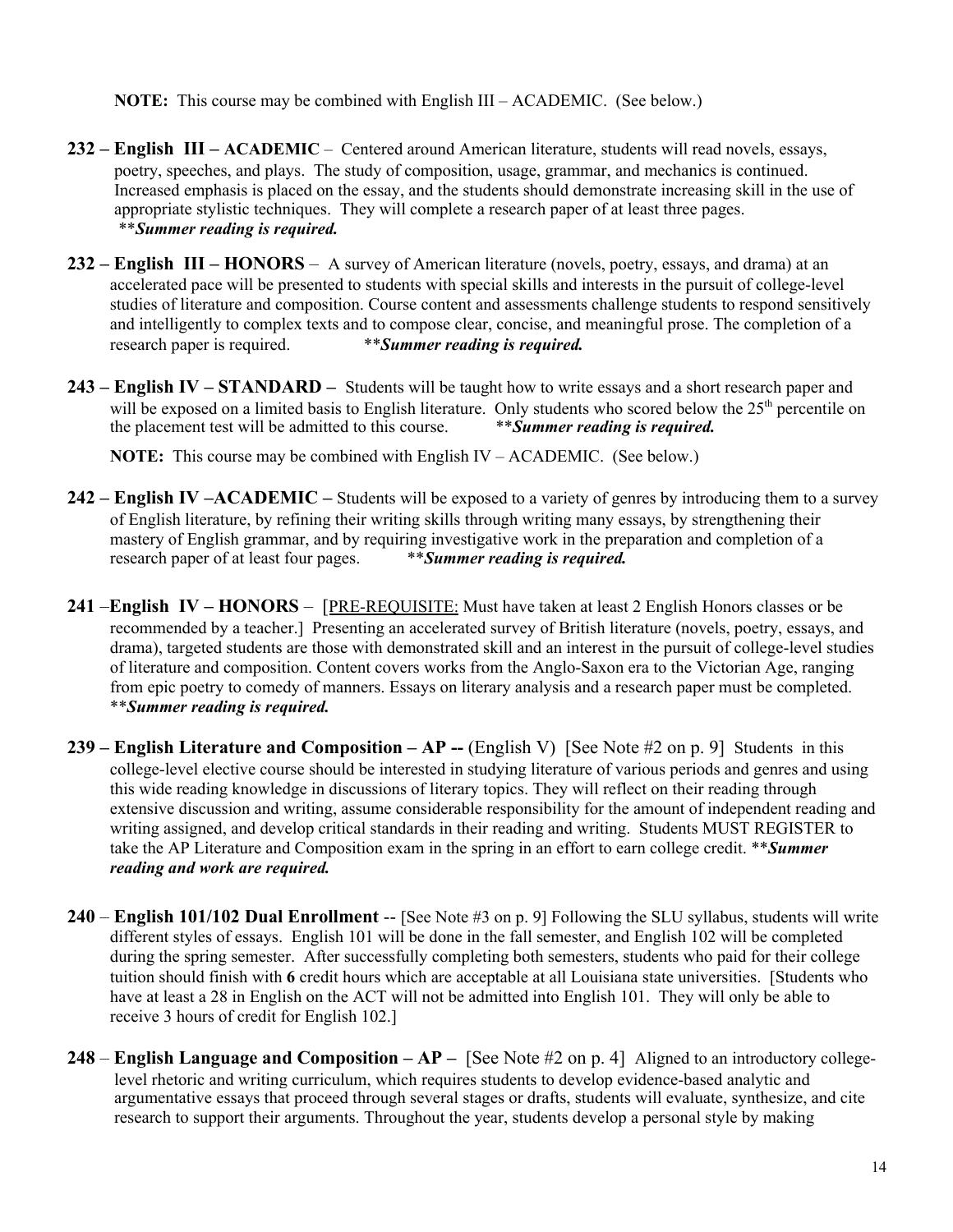appropriate grammatical choices. Additionally, students will read and analyze the rhetorical elements and their effects in non-fiction texts, including graphic images as forms of text, from many disciplines and historical periods. All student enrolled in this class MUST register to take the national AP exam in May in order to earn college credit.

**NOTE:** This class is designed to work in conjunction with U.S. History AP. All students enrolled in American History AP are strongly recommended to take this course simultaneously as one of their junior electives.

#### **249- CREATIVE WRITING - ACADEMIC**

Students in grades 10-12 are eligible to take this elective which will cover the multiple genres of literary and business writing, offering students training and practice in writing creative nonfiction (blog-style), poetry, fiction, playwriting, copywriting, and more. Students will share their work and offer peer mentoring to younger students in writing techniques. Independent reading & writing are required of all students.

- **250 Intermediate Composition HONORS --** Students (sophomores, juniors, and seniors) are prepared for writing essays in college. While some grammar is studied, most of the work involves concentrated essay writing of different types. Students enrolling in this course should have taken 2 consecutive years of honors English. This course is limited to 15 students per class period.
- **251 Intermediate Composition ACADEMIC --** Seniors will review grammar (spelling, punctuation, and vocabulary); patterns of sentence structure and development; and different types of essays at an accelerated pace. The student will learn and master the techniques of good writing. **Standard students cannot schedule this course.**
- **256 Publications I (Yearbook) ACADEMIC** -- An elective which is open to sophomores, juniors, and seniors teaches the principles of photography, layout design, copy writing, and evaluation of yearbook designs. Students will be designing the school's yearbook and will be graded on their work on an individual basis. Students work independently, so they must be able to prioritize their time. They are required to sell \$350 in ads by the end of the  $3^{rd}$  9 weeks. Ad sales are worth  $\frac{1}{4}$  of the student's grade in the  $3^{rd}$  and  $4^{th}$  9 weeks.
- 261 Publications II (Yearbook) ACADEMIC -- An elective for students who have successfully completed Publications I. They will design the school's yearbook and will be graded on their work on an individual basis. Students work independently, so they must be able to prioritize their time. They are required to sell \$350 in ads by the end of the  $3^{rd}$  9 weeks. Ad sales are worth  $\frac{1}{4}$  of the student's grade in the  $3^{rd}$  and  $4^{th}$ 9 weeks.

# **235 – Intro to Communication & Speech — HONORS --**

This is an elective intended for  $10^{th} - 12^{th}$  grade students.

 During the first semester, the communication process will be examined and will focus on students becoming better communicators, in both verbal and non-verbal expression. The second semester will focus more on creating and delivering a variety of speeches in front of their class. The ultimate goal of this class would be for students to become effective communicators and public speakers.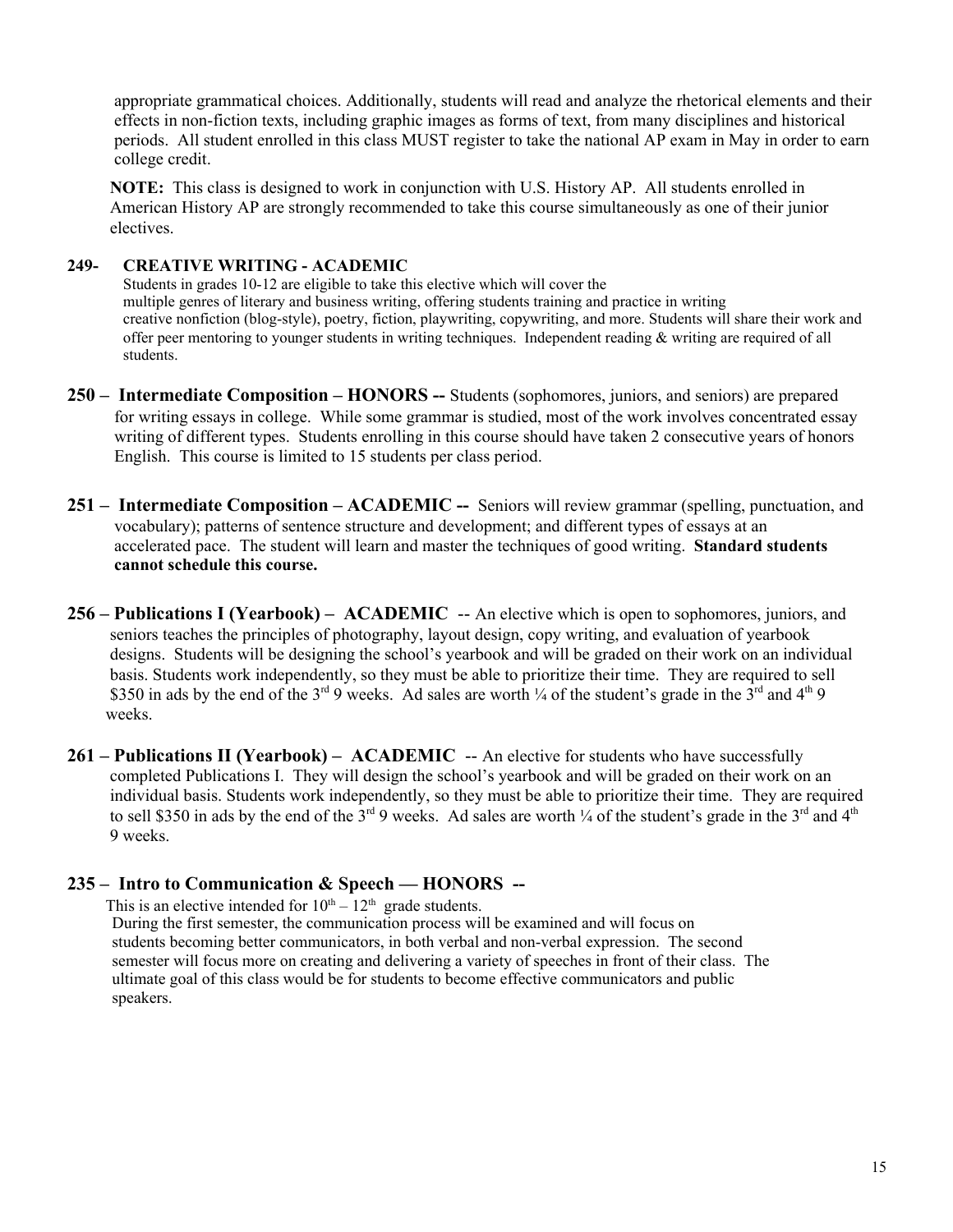# **MATH DEPARTMENT**

# **NOTE:**

- 1. Honors & academic students are required to take Algebra I & II, Geometry, and Advanced Math.
- 2. Students who received Algebra I credit their 8<sup>th</sup> grade year are required to take Calculus or Advanced Math II in their senior year unless they repeat Algebra I in their  $9<sup>th</sup>$  grade year.
- 3. Honors students taking Geometry-H in their sophomore year should also take Algebra II in order to take a 5<sup>th</sup> math in their senior year (Calculus or Advanced Math II).
- 4. 8<sup>th</sup> graders taking Algebra I will only receive high school credit if they earn and A or B in the course.  $8<sup>th</sup>$  grade students who make a who make a D or C in Algebra I must repeat the course in the  $9<sup>th</sup>$  grade year.
- **301 -- Pre-Algebra- ACADEMIC --** Students will learn the basic functions of real numbers (whole numbers, integers, fractions, decimals). Other topics covered include solving basic **one** and 2 step equations and inequalities, working with fractions, scientific notation, ratios, proportions, and percentages.
- **309 -- Algebra I Standard** --Students will learn the basic functions of real numbers (whole numbers, integers, fractions, decimals). Other topics covered include equations, inequalities, and graphing linear and non-linear equations, and system of equations. The basic functions of polynomials and factoring will be discussed.

**Note:** This course may be combined with Algebra I-A class. (See below)

- **312 -- Algebra I ACADEMIC** -- Students will learn the basic functions of real numbers (whole numbers, integers, fractions, decimals). Other topics covered include equations, inequalities, and graphing linear and non-linear equations, and system of equations. The basic functions of polynomials and factoring will be discussed.
- **311 -- Algebra I HONORS** -- In addition to topics covered in the academic course, students will be introduced to sets, complex fractions, and quadratics, and functions of radicals.
- **332 -- Algebra II ACADEMIC --** Designed to reinforce all Algebra I concepts and develop in-depth skills in those areas, the class will study matrices, linear systems, imaginary numbers, polynomial functions, radical and rational functions, exponential and logarithmic functions, sequences and series, probability and statistics, and an introduction to trigonometry.
- **331 -- Algebra II HONORS --** Students will study the same concepts as in academic, plus additional topics of trigonometric identities and equations.
- **323 -- Geometry STANDARD** -- A basic geometry course which stresses the practical applications of geometric terms, constructions, areas, ratios, and proportions is presented to the students.

**Note:** This class may be combined with Geometry-Academic. (See below)

**322 -- Geometry - ACADEMIC** -- Students learn the use of logical reasoning through informal/deductive proofs and practical applications. Geometric terms, basic constructions, areas and volumes, ratios and proportions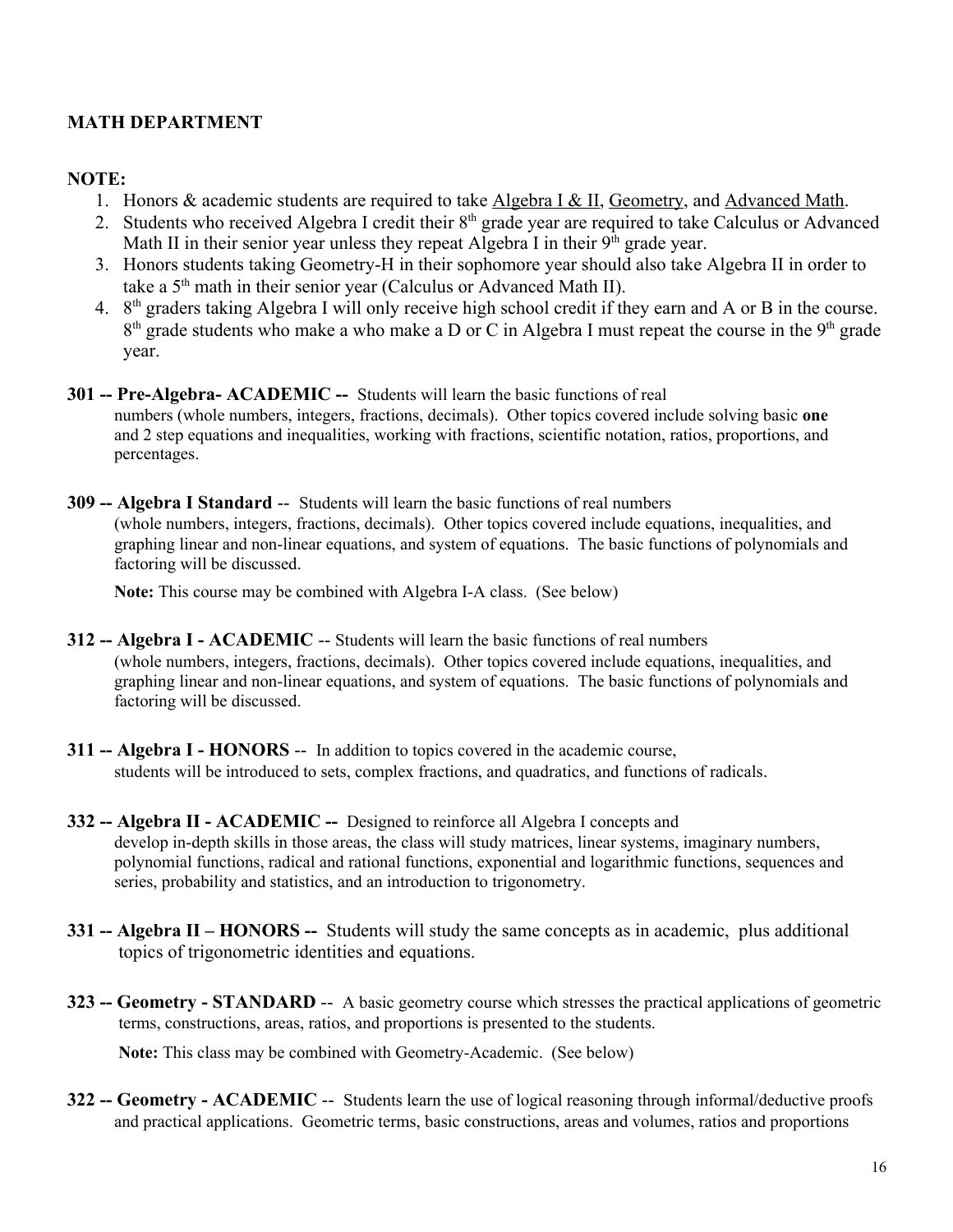involving geometric shapes are some topics covered.

**321 -- Geometry - HONORS** -- Students will study the same material as the academic course, but the teacher will move faster and will consider proofs and other topics in more depth. Special projects pertaining to applications of geometric ideas will be required.

**Note:** Students who are sophomores taking Geometry – H and who would like to take Calculus-DE/Advanced Math II-DE in their senior year should also request Algebra II.

- **326 Robotics ACADEMIC -- 10<sup>th</sup> grade** students or above will develop skills in mechanical design as they work in teams to build simple and complex robotic devices in this year-long course.
- **341 -- Advanced Math DUAL ENROLLMENT** -- [See Pre-requisite Note#3 on p. 9] An incremental development of geometry, trigonometry, and algebra continues the development of skills begun in Algebra I & II Honors. Topics covered include logarithms, exponentials, trigonometry, conic sections, roots of higher order polynomial equations and functions, sequences and series, and curve stretching.

**Pre-requisite:** Students must have earned a **C** or better in Algebra II - H.

- **342 -- Advanced Math -- ACADEMIC** -Students will review and continue development of Algebra II skills. New topics include exponentials, logarithms, real numbers, conic sections, and basic trigonometry.
- **346 -- Advanced Math II DUAL ENROLLMENT STATISTICS:** The statistics curriculum is designed for students interested in the fields of social science, health sciences, business, engineering, and mathematics. Students will work with and be introduced to the major concepts of probability, data collection, data interpretation, statistical problem solving, and making statistical interferences. They will analyze existing data, as well as data collected through class observations and surveys. Students are provided with an opportunity to use different methods of presentation data including written descriptions, numerical statistics, formulas and graphs.

**Note:** Students taking this course have the option to take a Dual Enrollment college credit, provided they have completed a college Algebra course or have a Math ACT subscore of 28 or higher.

**350 -- Calculus - HONORS** - **DUAL ENROLLMENT –** In this introduction to Calculus with elementary functions, students receive a review of functions and learn about limits and continuity, differential calculus, and integral calculus. Enrolled students are *required* to purchase the graphing calculator specified by the instructor. The curriculum will include calculus for business and engineering.

**Pre-requisite:** Students must have earned a **B** or better in Advanced Math – H.

**366 -- Algebra III - STANDARD** – Students will improve their understanding of basic mathematical concepts and develop skills needed to be successful in a community or at a technical college. Curriculum will include characteristics of functions, writing, and solving linear functions, equations and inequalities, representing and solving quadratic functions and equations, and making generalizations about data and distributions.

**Note:** Only students who took Geometry – Standard may register for this course.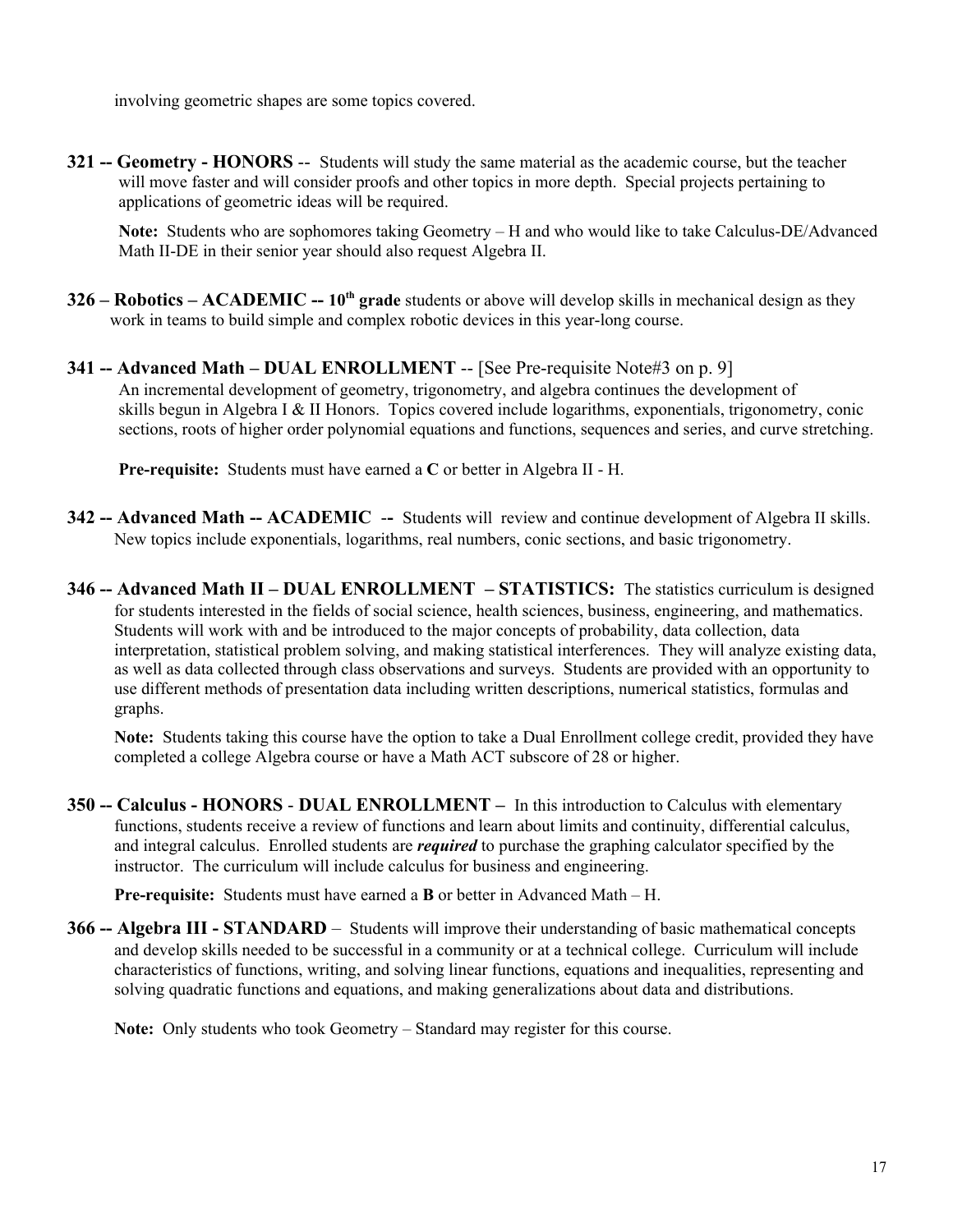**355 -- Computer Applications – ACADEMIC** – The three main components of this course will be development of (1) professional multimedia presentations, (2) creative, attractive and meaningful web pages, (3) professional flyers and brochures. Students should have high interest in computer graphics and design.

**Note:** Student enrollment is limited to juniors or seniors who have a **C** or better GPA and have teacher approval.

**359 -- Multimedia Productions – ACADEMIC –** Juniors or seniors who have a "C" or better GPA will study text, graphics, sound animation, and video delivered by computers and other means. The focus is on the systematic design and development of effective, efficient, and appealing visual productions. Students will plan and design production sequences and then use computers-based authoring/multimedia software to deliver the production.

**Note:** Student enrollment is limited, and faculty approval is required.

**365 – Code Design – ACADEMIC –** Students will study computer programming in an easy and interactive way. The curriculum includes an introduction to JavaScript and an introduction to HTML/CSS. Students will learn how to use the JavaScript language and the ProcessingJS library to create fun drawings and animations. They will also learn how to use HTML and CSS to make webpages.

# *SCIENCE DEPARTMENT*

- **464 -- Earth and Space Science ACADEMIC**  $8<sup>th</sup>$  grade students who are taking academic courses in math and science, this is a science class for pre-freshmen that covers geology, meteorology, oceanography, and astronomy. Students will complete laboratory experiments.
- **465 -- Earth and Space Science HONORS** 8<sup>th</sup> grade students who are taking honors courses in math and science, this is an accelerated class for pre-freshmen that covers geology, meteorology, oceanography, and astronomy. Students will complete laboratory experiments. It is highly recommended that anyone taking this class must be enrolled in Algebra I - Honors.
- **412 -- Physical Science ACADEMIC** Students cover an introduction to the principles of chemistry and physics; that is, a study of matter itself looking at how it changes and how it interacts. Topics of chemistry include properties of matter, reactions, solutions, nuclear, and organic chemistry. Topics of physics include motion, force, energy, and light. Basic problem-solving techniques are introduced.
- **413 -- Physical Science STANDARD** Students focus on a rudimentary look into the four main sciences that will be encountered in subsequent courses: life science(biology), chemistry, earth science, and physics. They will learn introductions into scientific methods and laboratory skills.

**Note:** This class may be combined with Physical Science – Academic class. (See above)

**411 -- Physical Science –**  $HONORS$  **– Students in**  $9<sup>th</sup>$  **grade honors receive a comprehensive introduction to the** principles of chemistry and physics—matter, its changes and its interacts. Topics include laboratory safety, measurement, properties of mater, atomic theory, the periodic table, chemical bonding, chemical and nuclear reactions, motion, forces, and entergy. It will move at a rapid pace, and there is a very heavy emphasis on mathematical problem solving; therefore, **students must have taken or be enrolled in Algebra I Honors**. Students may be required to write lab reports and deliver presentations to the class.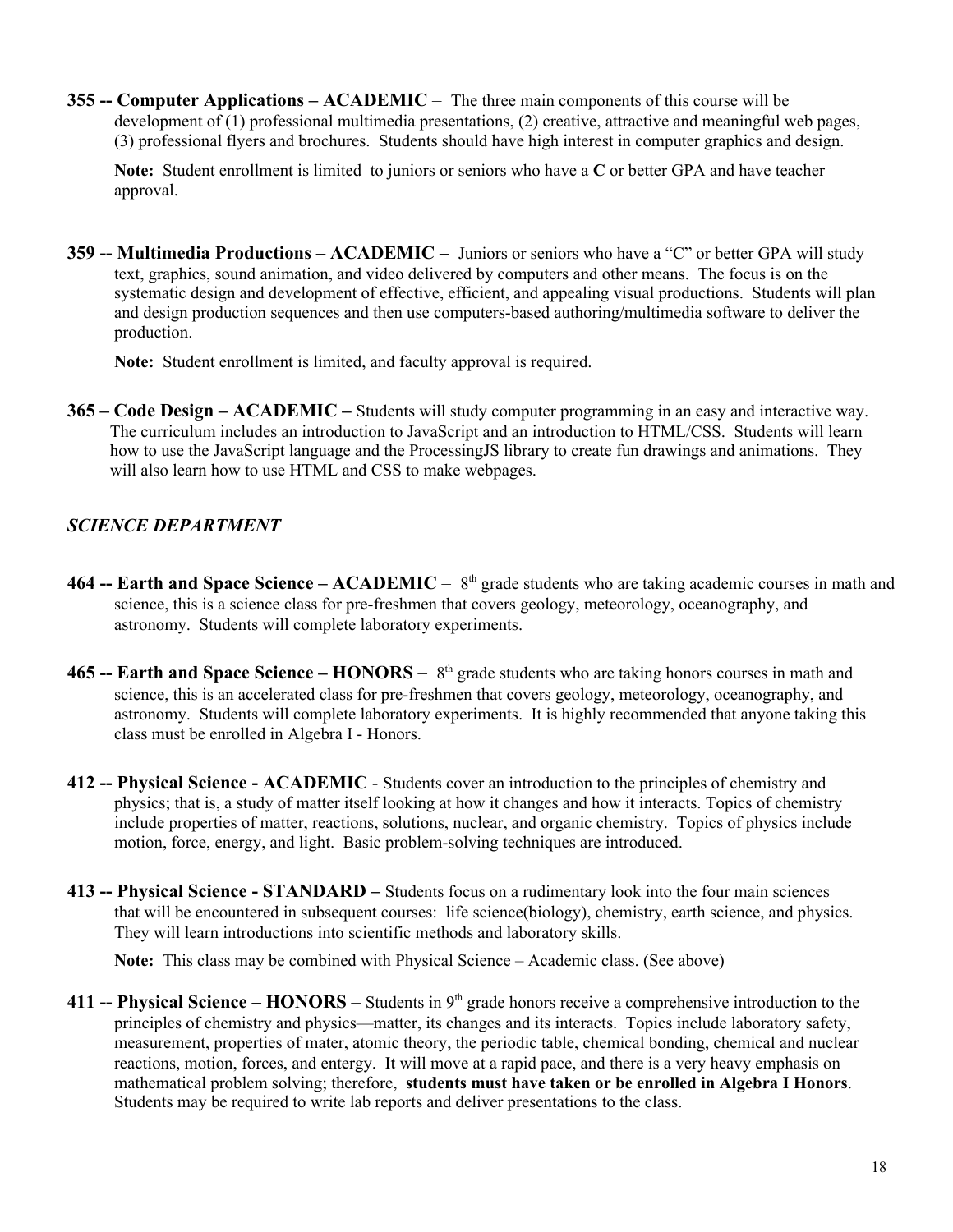- **422 -- Biology I ACADEMIC** Students will study the broad concepts applicable to all living systems, including cell biology, evolution, genetics, taxonomy, plants, animals, human anatomy, and physiology. Laboratory experiences coincide with material covered in lecture.
- **421 -- Biology I HONORS** Students receive, at an accelerated pace, a comprehensive study of all living systems. Topics covered are the same as those in the academic course. Laboratory experiences are designed to afford students an opportunity for direct involvement of the lecture material. Students may be expected to do mini-reports and read abstract selections from periodicals.
- **423 -- Biology I STANDARD** Students study the broad concepts applicable to all living systems, including cell biology, evolution, genetics, taxonomy, plants, animals, human anatomy, and physiology. Laboratory experiences coincide with material covered in lecture. This class may be combined with Biology  $I -$ Academic. (See previous page)
- **452 -- Chemistry ACADEMIC** -- Students will learn names, symbols, and properties of basic elements, Common compounds, and mixtures. A knowledge of how compounds are formed, their formulas, and uses is acquired. Balancing equations is covered in detail. Other topics include the gas laws, acids, bases and salts, and stoichiometry. Use of basic equipment is covered.

**Note:** Students must have had or be enrolled in Algebra II. They must have passed Physical Science.

**451 -- Chemistry - HONORS** – Students study the same topics as those in the academic course but with greater depth and faster pace. Additional topics include quantum mechanics, organic chemistry, and analytical chemistry. Students are required to participate in group projects and presentations.

**Note:** Students must have had or be enrolled in Algebra II-Honors and have earned a **B** or better in Algebra I and Biology I. All other students must have teacher recommendation.

**453 -- Chemistry II – HONORS** – Students will study chemical kinetics, solutions, periodicity, organic chemistry, and equilibria.

**Note:** Students must have earned a **B** or higher in Chemistry - Honors. Seniors have precedence. Juniors and those not meeting the pre-requisite must have teacher approval.

**472 -- Biology 101 – DUAL ENROLLMENT** – Students will study the characteristics that make up living things, including biochemistry, cell structure and function, cell division, energy in the cell, and genetics.

**Note:** Students must have earned a **B** or better in Biology I - Honors and/or have teacher recommendation.

**474 -- Human Anatomy and Physiology- ACADEMIC-** Seniors will cover an in-depth study of the human body. Topics include (but are not limited to) medical terminology, skin, bones, muscles, digestion, breathing, blood flow, excretion, immunity, the brain, hormones, and male and female reproductive systems. This class is lab-intensive, and students will be required to participate in dissections.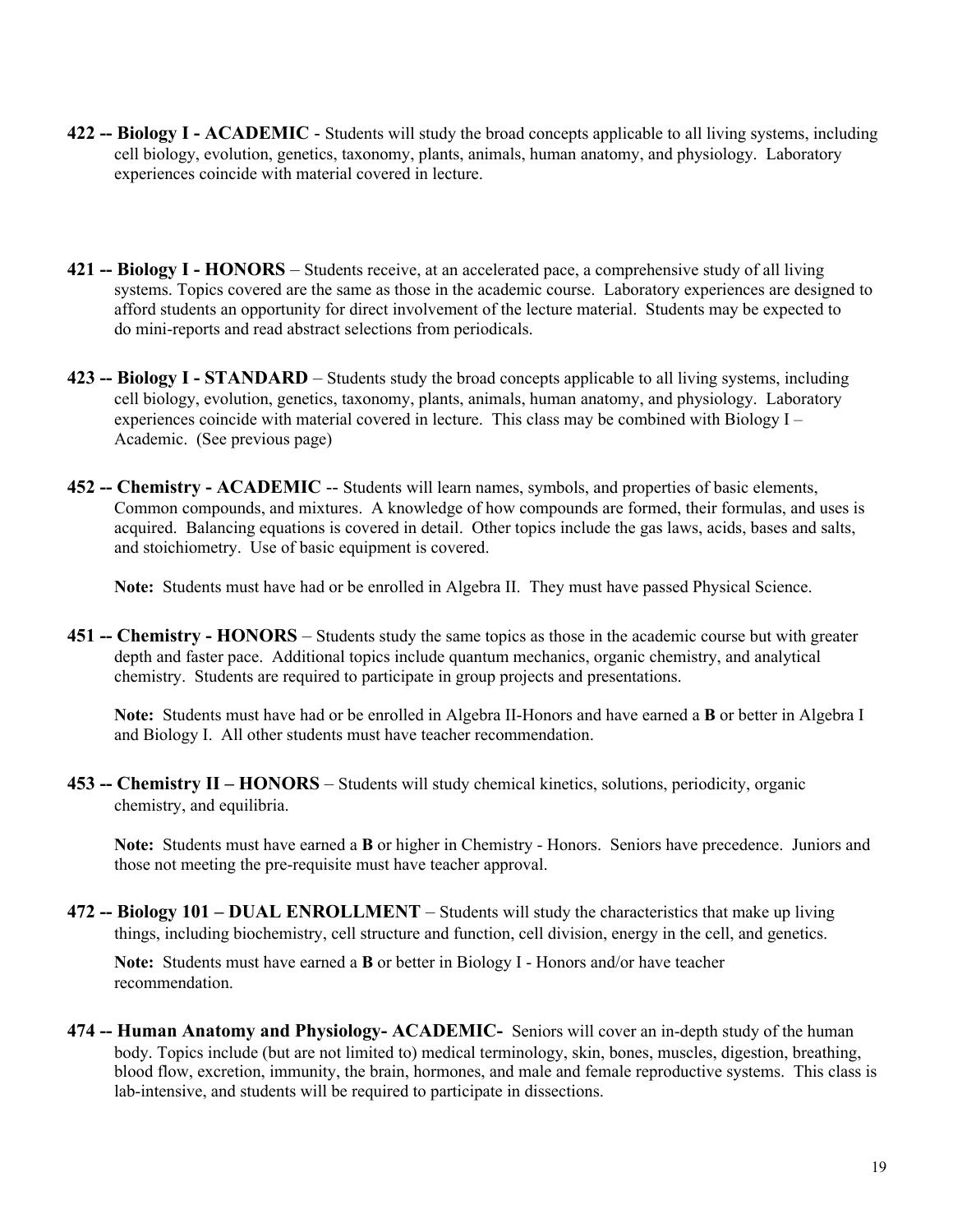**482 -- Physics – ACADEMIC –** Students will study the relationship between matter and energy and basic laws of physics, including kinematics, dynamics, wave mechanics, electricity, relativity, and quantum physics. Material will be presented through lecture, laboratory work, demonstrations, and written assignments. Lab reports and abstracts will be required.

**Pre-requisites:** Students must have finished Algebra II-A with an **A** or a **B**, must be presently enrolled or finished Advanced Math with an **A** or a **B**, finished Chemistry with an **A** or a **B**, and have a PLAN/ACT percentile of 51% or better. Students who do not fulfill these pre-requisites may request the course as an elective but must also take either Human Anatomy & Physiology or Environmental Science.

### **490-- Medical Terminology-HONORS**

This course introduces students to the structure of medical terms, plus medical abbreviation and acronyms. The course allows students to achieve comprehension of medical vocabulary appropriate to health care settings, medical procedures, pharmacology, human anatomy, and physiology, and pathology. The knowledge and skills gained in this course provide students entering the health care field with a deeper understanding of the application of the language of health and medicine.

**481 -- Physics – HONORS** – Students will study the relationship between matter and energy and the basic laws of physics, including kinematics, dynamics, wave mechanics, electricity, relativity, and quantum physics. Material will be presented through lecture, laboratory work, demonstration, and written assignments. Lab reports and abstracts will be required.

**Pre-requisites:** Students must have finished Algebra II-H with an **A** or a **B**, must be presently enrolled or finished Advanced Math with an **A** or a **B**, finished Chemistry-H with an **A** or a **B**, and have a ACT/ PLAN percentile of 75% or better. Students on an honors track who do not fulfill these pre-requisites must take Physics-Academic.

**463 -- Environmental Science – STANDARD –** Students will gain an understanding of the way the world works through the study of ecosystems, their interactions and changes, and their response to human development. They will learn about the relationship we have with the environment. This class may be combined with Environmental Science - Academic class. (See below)

**Note:** This course is required for the senior year science credit for students who were enrolled in Geometry – Standard or Biology - Standard.

**462 -- Environmental Science – ACADEMIC –** Students will be provided with an understanding of the way the world works through the study of ecosystems, their interactions and changes, and their response to human development. Students are also taught about the relationship we have with the environment.

**Note:** This course is required for the senior year science credit for students who made a **C** or lower in Chemistry of Algebra II or for students that have an ACT/ PLAN score under the 51 percentile in Math or Science.

# *SOCIAL STUDIES DEPARTMENT*

**512 -- Civics - ACADEMIC** – Seniors will cover an in-depth study of federal, state, and local government (legislative, executive, and judicial branches of each.) They will study election procedures, practical economics, citizenship, and consumer problems. When appropriate, current events will be related to these topics. They will also be introduced to the differences between Americanism and Communism. Outside reports and projects may be required.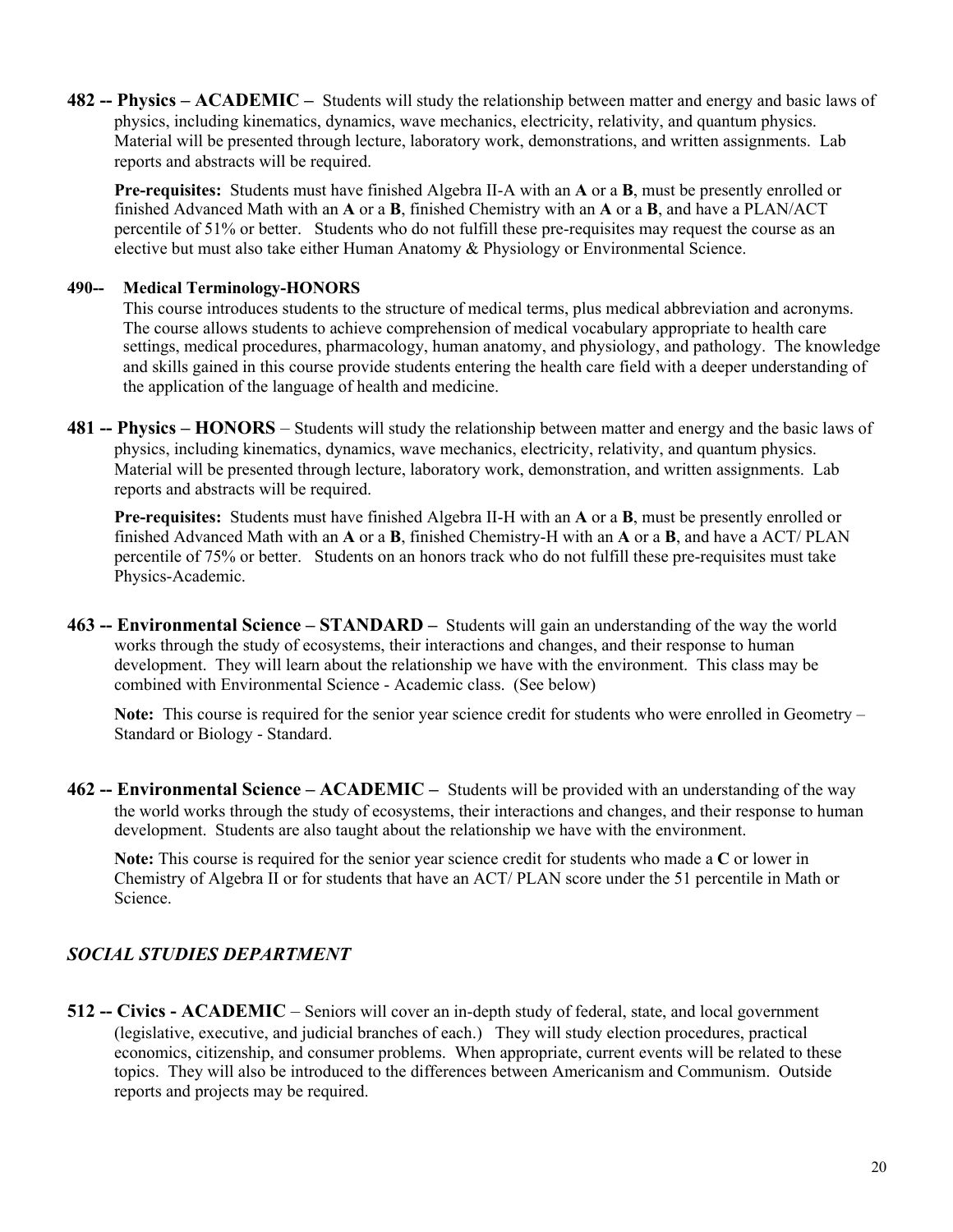- **511 -- Civics HONORS** -- Seniors will cover an in-depth study of federal, state, and local government (legislative, executive, and judicial branches of each.) They will study election procedures, practical economics, citizenship, and consumer problems. When appropriate, current events will be related to these topics. They will also be introduced to the differences between Americanism and Communism. Outside reports and projects may be required.
- **540 -- Civics AP–** [See Note #2 on p. 4] Seniors are given a college-level experience, along with preparation for the Advanced Placement Examination. They will study general concepts used to interpret U.S. politics and the analysis of specific examples. Students will be required to be familiar with the various institutions, groups, beliefs, and ideas that constitute U.S. politics. Independent reading, reports, and projects will be required. Students are required to register and pay for the AP exam.
- **532 -- American History ACADEMIC** Juniors receive an in-depth survey of the political, economic, social, and cultural development of the United States from colonial times to the present. Emphasis is placed on the development since the Civil War and the growth of the U.S. as a world power. Outside reports and projects may be required.
- **531 -- American History HONORS** Juniors study at an accelerated pace the same topics listed in the standard American History. Independent work, reports, and projects will be required. In reference to historical events,  $\langle \cdot \rangle$ patterns, and personalities, students will be expected to compare and contrast, draw conclusions, and make correlations. Students enrolled in this course SHOULD also be enrolled in or have already taken English III-H.
- **538 -- American History AP**  [See Note #2 on p. 4] Juniors are exposed to studies equivalent to college introductory American History courses. Students will be provided with the tools needed for the analytic skills and factual knowledge to deal critically with the problems and materials in United States history. Independent reading, reports, and projects will be required. In reference to historical events, patterns, and personalities, students will be expected to compare and contrast, draw conclusions, and make correlations. They are required to register and pay for the AP exam.

**NOTE:** Students enrolled in American History – AP are strongly recommended to enroll in English Language and Composition – AP so that they may be better prepared for the writing section of the National AP exam.

- **552 -- World History ACADEMIC** Freshmen are offered a survey of the history of the world from prehistoric man to the present. Consideration of geographical, economic, political, religious, and cultural factors influencing the direction taken by world groups is covered. Independent reports, research, and projects may be required.
- **551 -- World History HONORS** Freshmen are offered a survey of the history of the world from prehistoric man to the present. Consideration of geographical, economic, political, religious, and cultural factors influencing the direction taken by world groups is covered. Students will also cover the topics and concepts at an accelerated pace and depth appropriate for honors. Independent work, reports, and projects will be required.
- 522 -- World Geography- ACADEMIC 8<sup>th</sup> graders and freshmen focus on the study of the earth and its features and the distribution on the earth of life: including the position of continents, mountains, oceans, and rivers; the arrangement and boundaries of countries, states, and cites; and the effect of location on climate, resources, population, products, etc. Outside reports and projects may be required.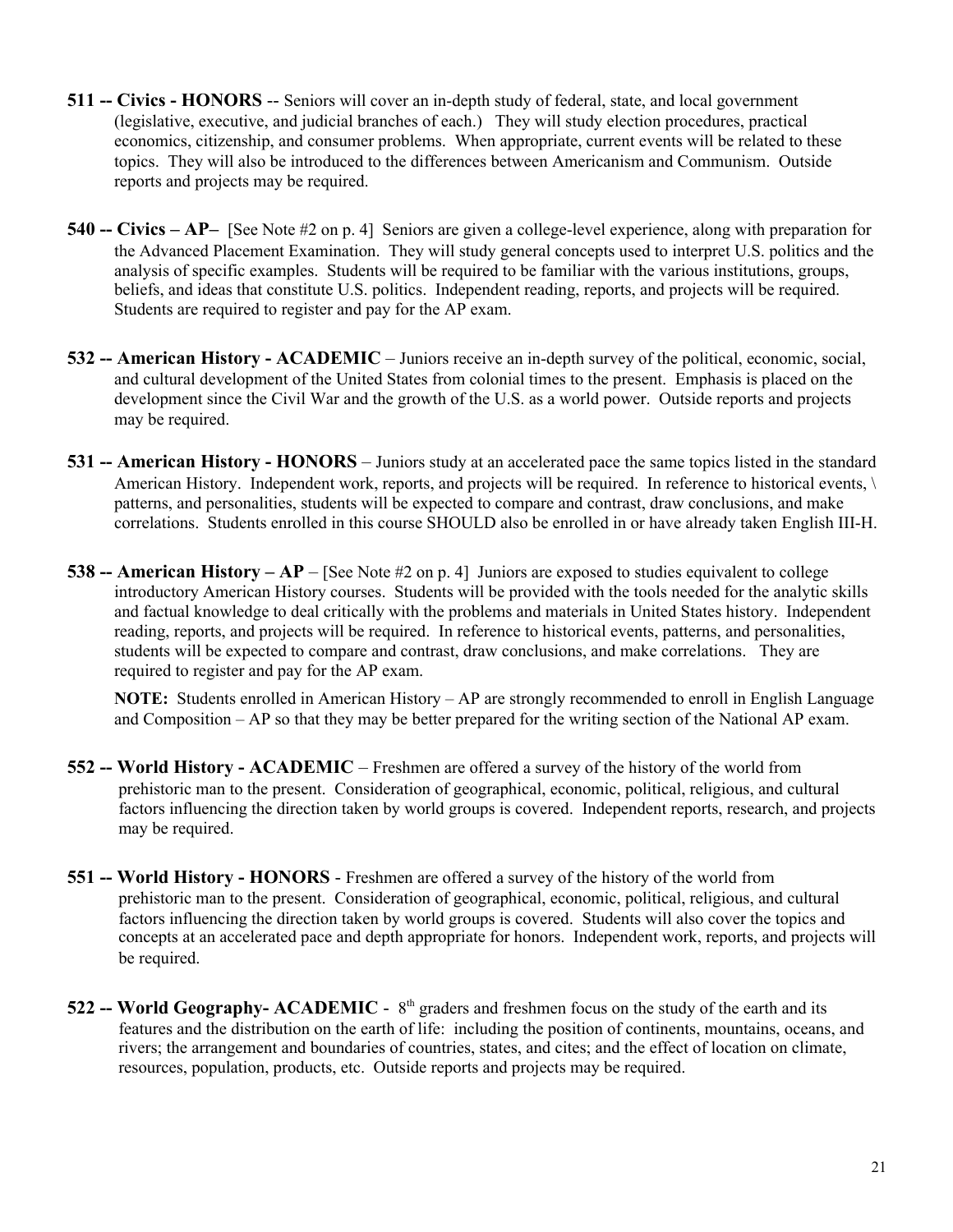- 521 -- World Geography HONORS 8<sup>th</sup> graders and freshmen focus on the study of the earth and its features and the distribution on the earth of life: including the position of continents, mountains, oceans, and rivers; the arrangement and boundaries of countries, states, and cites; and the effect of location on climate, resources, population, products, etc. They will also cover the topics and concepts at an accelerated pace and depth appropriate for honors. Outside reports and projects will be required.
- **542 -- Psychology ACADEMIC** Seniors are introduced to the basic theories of psychologists, such as Freud and Skinner. It is taught on a personal adjustment level, with the students learning about themselves, others, family, and society. Topics such as intelligence, motivation, self-esteem, stress, and personality disturbances are covered. Outside reports and projects will be required.
- **546 -- Law Studies ACADEMIC –** Juniors and seniors will learn that America is a very legalistic society. Regardless of what your plans are after SCC, there is a strong likelihood that you will, at one time or another, encounter the legal system. To help students in their lives after SCC, the Law Studies course is a survey course that will give them an overview of criminal law, insurance law, consumer law, business law, housing law, family law, and basic constitutional law, while giving them very practical information for each area of law. All students, regardless of future career plans, or for those who want to learn more about careers in the legal field, such as law enforcement, insurance investigators and adjustors, court jobs, paralegal, and legal careers are encouraged to take this class.

**Note:** Students cannot take both Law Studies & Law and Morality in the same school year.

**599 -- Law and Morality – HONORS –** Juniors and seniors will study several topics at the intersection of Law and Morality, such as, capital punishment, homosexual marriage, abortion, and immigration, just to name a few. Students will be taught with the rigor of a college law course. The Socratic method will be used to simulate a college law classroom. Independent work, reports, and projects will be required. In reference to legal and moral topics covered, students will be expected to compare and contrast, draw conclusions, and make correlations. Students enrolled in this course should also be enrolled in or have already taken English III-Honors.

**Note:** Students cannot take both Law Studies & Law and Morality in the same school year.

# *WORLD LANGUAGE*

- **Note:** Due to scheduling and staffing, students will be evenly divided between French and Spanish tracks on a "first come, first served" basis, meaning that the time and date of completed registration and payment can be a factor in whether or not a student will be placed in his/her preferred language track. In addition, students who are first-year World Language students in the  $10<sup>th</sup>$  grade will be given priority for choosing their language track.
- **252 -- French I ACADEMIC** Students will be introduced to the tools for understanding and communicating in oral and written French. Useful phrases, idiomatic expressions, vocabulary, and basic grammar are taught and used. Different aspects of French culture in various countries are discussed.
- **253 -- French II ACADEMIC** Students' knowledge of oral and written communication in French. Vocabulary is increased, and additional grammar is covered. Different aspects of French culture in various countries are discussed.

**Pre-requisite:** Students must have taken French I OR its equivalent.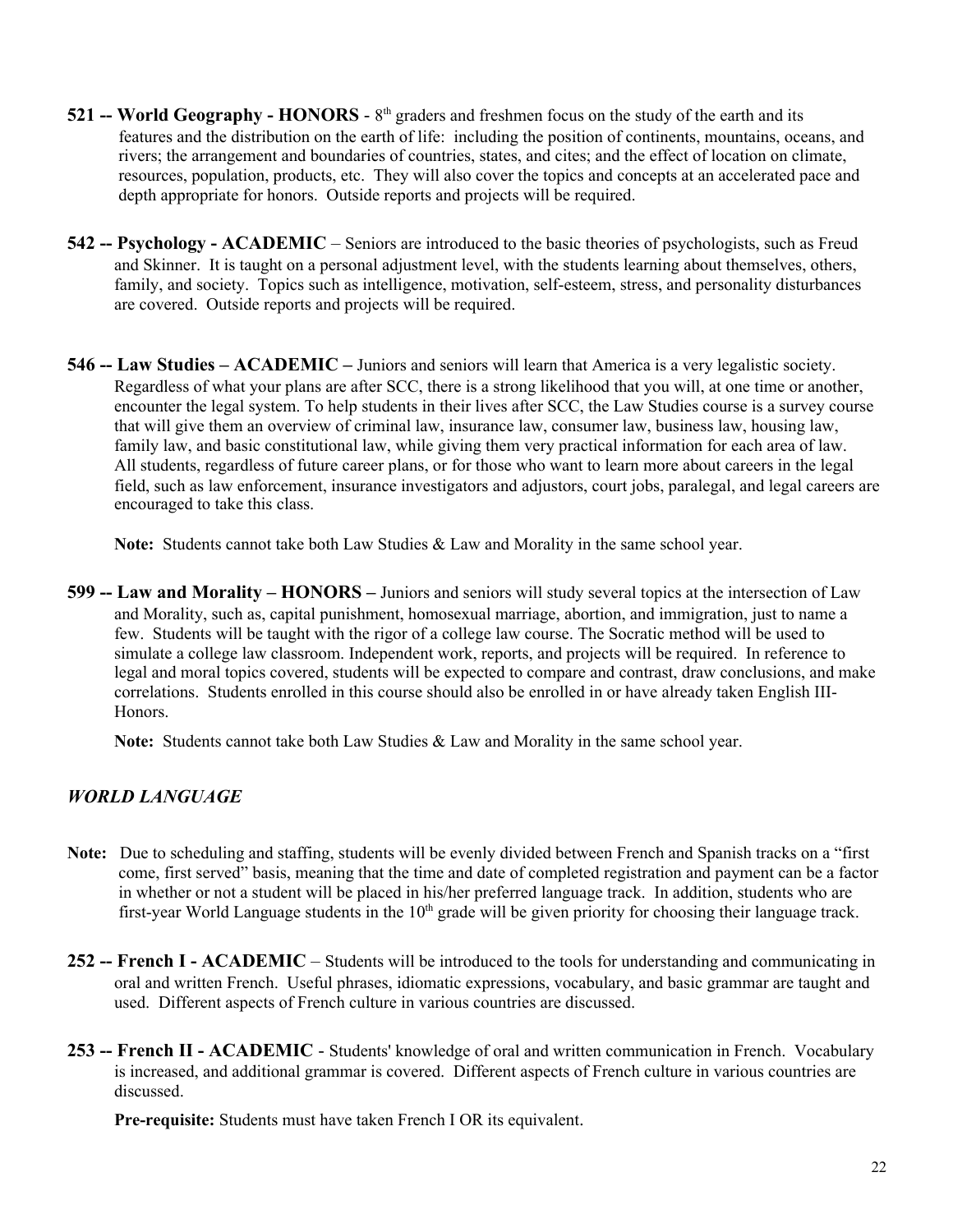**258 -- French III – DUAL ENROLLMENT** – [See Note #3 on p. 4] Students are taught a first-year French college course. Students will further their knowledge of oral and written communication with emphasis on creating with the language. Vocabulary is polished, and grammar is applied in context. Instruction is proficiency-oriented and conducted in French. Contemporary French culture is discussed.

**Pre-requisite:** Students must have earned a **B** or better in French II.

**262 -- French – IV – DUAL ENROLLMENT –** [See Note #3 on p. 4] Students are studying a second-year French college course, which includes intensive practice in the use of language both in understanding written and spoken French and in responding in correct and idiomatic French.

**Pre-requisite:** Student must have earned a **B** or better in French III.

- **254 -- Spanish I ACADEMIC** Students will be introduced to the procedures and rationale of the listeningspeaking method. Vocabulary building and grammar are stressed. Opportunities are provided to hear and comprehend basic dialogues, patterns, pronunciation drills, and structure exercises by the teacher and native voice recordings. Spanish civilization is also included.
- **255 -- Spanish II ACADEMIC** Students continue to develop skills in speaking, reading, and writing in Spanish through an in-depth study of the structure and grammar.

**Pre-requisite**: Students must have taken Spanish I.

**259 -- SPANISH III - DUAL ENROLLMENT** - Students are taught a first-year Spanish college course. They will continue the study of structure and grammar of Spanish including the subjunctive. History and culture of Hispanic America is studied as well as the impact of Hispanic Americans on the United States.

**Pre-requisite**: Students must have taken earned a **B** or better in Spanish II.

**276 -- Spanish IV – DUAL ENROLLMENT –** Students are enrolled in a second-year Spanish college course, which has intensive practice in the use of language both in understanding written and spoken Spanish.

**Pre-requisite**: Students must have taken earned a **B** or better in Spanish III.

# *FINE ARTS DEPARTMENT*

- **700 -- Fine Arts Survey ACADEMIC –** Students are enrolled in a one-semester study of visual art/art history and a one-semester study of theatre history. Students who would prefer not to take a performance studio art or dramatic arts course are encouraged to take this class.
- **720 -- Theatre I ACADEMIC** Students memorize and perform scenes selected by the instructor in this performance-based class. Focus will be on character development, stage movement, elements of production, and history of live theatre. **Students must participate in several mandatory school performances**, as well as independently attend several outside performances in and around the community to learn how to critique a production. **SPACE IS LIMITED TO 25 STUDENTS.**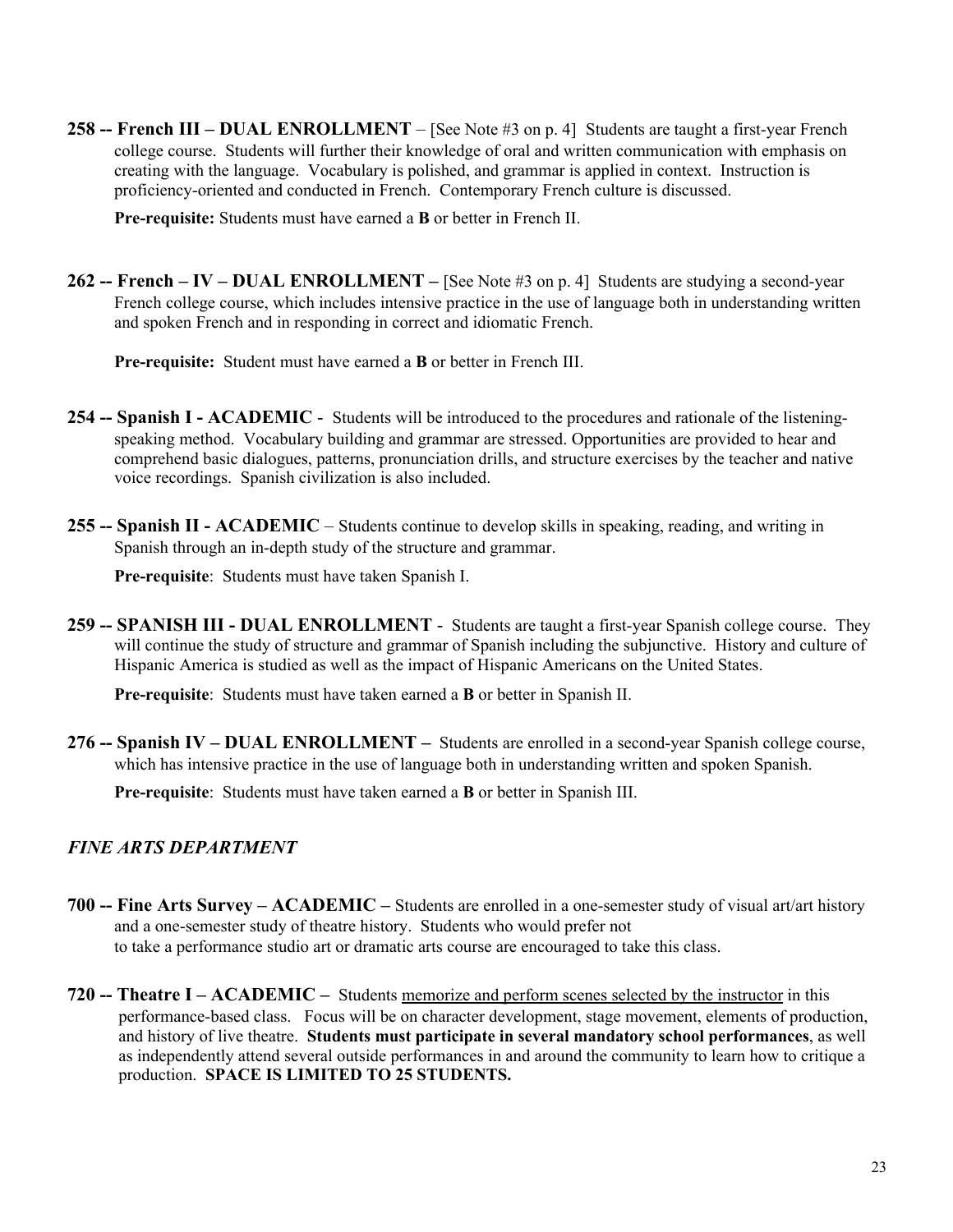**721 -- Theatre II – ACADEMIC –** Sophomores, juniors, and seniors work on mainly production and performance. **Students must participate in several mandatory school performances**, as well as independently attend several outside performances in and around the community to learn how to critique a production. **Space is limited to 6.**

**Pre-requisite:** Students must have made an **A** or **B** in Theatre I and have permission from the instructor.

**722 -- Theatre III – ACADEMIC –** Juniors and seniors **participate in several mandatory school performances**, as well as independently attend several outside performances in and around the community to learn how to critique a production. **Space is limited to 6.**

**Pre-requisite:** Students must have made an **A** or **B** in Theatre II and have permission from the instructor.

#### **751 -- Studio Art I - ACADEMIC** – (Formerly 752-Art II)

This project-based course is for students who enjoy drawing and painting and want to improve their skills. Students will make hands-on ADVANCED drawings and perspective in a variety of media such as pencil, charcoal, ink, and pastels. Painting will be explored in watercolor and acrylics. Students are expected to produce a portfolio of artworks of different mediums. Art supplies fee is \$20.00 and will be due during the first weeks of school.

**752 -- Studio Art-II - ACADEMIC** – Students use the technical skills learned in the previous art course to create more in-depth projects. Media used are painting, mixed media, computer art, and printmaking. Students will learn to critique master art works and their personal work. Art supply fee is \$20.00 and will be due during the first weeks of school. **Space is limited to 20 students**

**Pre-requisite:** Students must have made an **A** or **B** in Studio Art I and have permission from the instructor.

**759 - Studio Art-III - ACADEMIC** – Students must apply to be in the class by writing an essay and turning in a portfolio into Google Classroom. Students will keep a sketchbook throughout the school year that is graded. Technical skills learned in the previous art courses are enhanced with modern, creative compositions. Class is for independent students who are self-motivated. Media used are painting, mixed media, and printmaking. Students are required to produce an effective portfolio of work. Art supplies fee is \$20.00. (This course may not be offered in the schedule each year.)

**Pre-requisite:** Students must have made an **A** in Studio Art I and II.

**758 -- Digital Design – ACADEMIC –** Students learn how to use computer graphics software such as Photoshop, Illustrator and other applications on the Mac platform. They will focus on graphic design, creating unique projects on the computer programs. Some projects include creating logos, book covers, movie posters, photograph corrections, sports posters, digital paintings, etc.

#### **Careers**

# **805—Intro to Petro Chem-- Academic**

This course will be taught by a River Parishes Community College Instructor. It will focus on introducing students to career opportunities offered in the River Parishes and in safety needed for employment in these industries.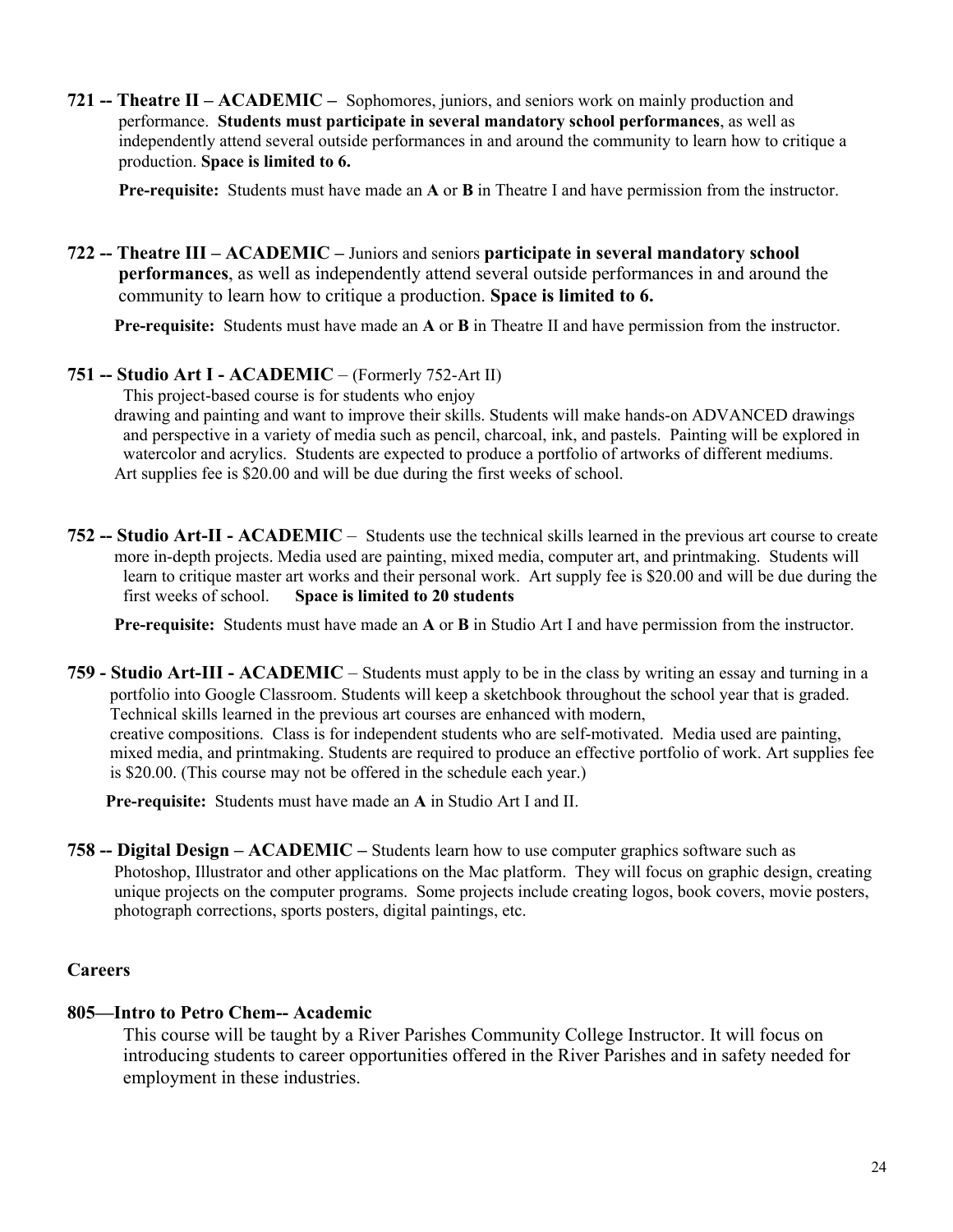# **807—Petro Cehmical Industry II- DE (Pre-Requisite is Intro to Petro Chem)**

This course is a continuation of Intro to Petro Chem and will also be taught by River Parishes Community College Instructors. In addition this will be a dual enrollment course.

# **820-- Intro to Engineering Design-- HONORS**

This is an introductory course, which develops student problem solving skills using the design process. Students learn how to analyze a problem, research solutions, develop solutions, build the best solution, test the solution and improve the solution. (Juniors and Seniors only)

# **857-- Intro to the Principles of Business-- ACADEMIC**

This course provides opportunities to learn and experience a variety of topics in the field of business. Students are exposed to various economies, their roles in our economy, entrepreneurship, marketing, managing financial and technological resources, and the use of social media.

# *HEALTH & PHYSICAL EDUCATION DEPARTMENT*

# **610 -- Health & Physical Education I – ACADEMIC – (1st year H & PE)**

**&**

# **620 -- Health & Physical Education II - ACADEMIC** – **(2nd year H & PE)**

 Student gain the acquisition of basic skills, knowledge of rules, and proper sportsmanship. In the second year the development of general motor skills is stressed. The program introduces them to team sports, such as volleyball, badminton, ping-pong, basketball, and individual sports, such as bowling and physical fitness. They are also exposed to health education topics such as nutrition, drug education, basic first aid, and safety education.

### **621 -- Athletic Health & Physical Education II –Athlete Boys-Sophomore Level – ACADEMIC – 622 -- Athletic Health & Physical Education II –Athlete Girls-Sophomore Level – ACADEMIC –**

HPE II-AB is for football athletes to train in a way specific to their sport. HPE II-AG is for softball athletes to train in a way specific to their sport.

**Pre-requisite:** Students must have the coach's permission for their respective sport.

- **630 -- Physical Education-III ACADEMIC** Juniors and seniors have various activities offered in these elective courses.
- **631 -- Physical Education-III Athlete Boys-Junior Level-ACADEMIC –**

# **632 -- Physical Education-III – Athlete Girls-Junior Level-ACADEMIC –** PE III-AB is for football athletes to train in a way specific to their sport.

PE IIII-AG is for softball athletes to train in a way specific to their sport.

**Pre-requisite:** Students must have the coach's permission for their respective sport.